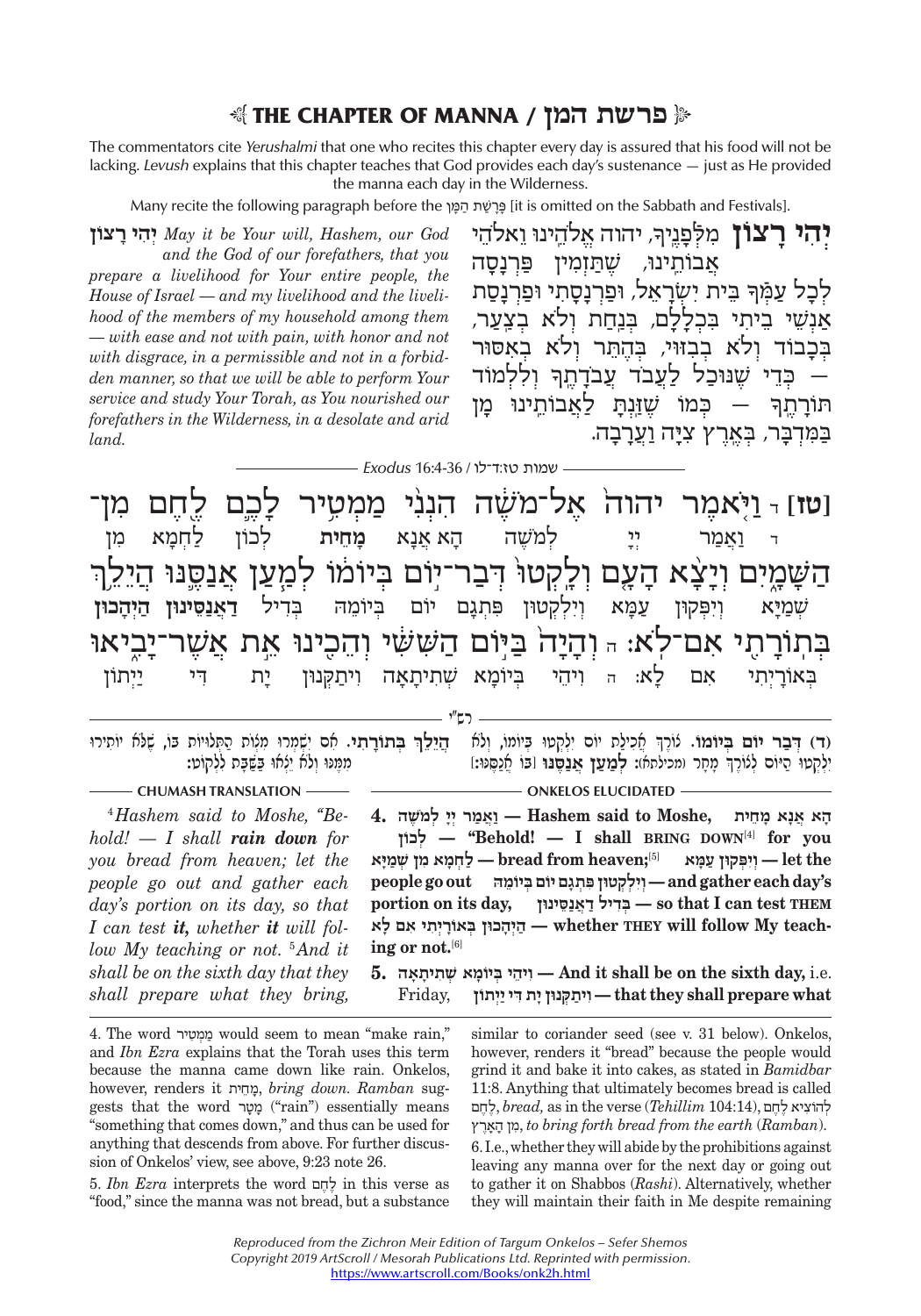מִשְׁבֶּה עַל אֲשֶׁר־יִלְקְטָוּ יוֹם | יוֹם: <sub>י</sub> וַיִּאמֶר מֹשֶׁה וְאַהֲרֹן<br>לחרתיו על די ילקטון יום יום: ו ואמר משה ואהרו ֶאל־כּ ְ ל־בּנ ִ Mי י ְשׂר
 א ֶ֕ Kל עֶרב וJ יד ְ עֶ֕תּם כּ ֛ F י יהוה הוֹצ ֶ יא א ְתכ ם ֶי יִאֶר וּבְצַפְּרָא וְתֶחֱוֹן יָת יְקָרָא דַייַ **כַּד שְׁמְיִיצ ,**<br>מֵאַרְעָא דְמִצְרֶים: וּ**וּבְצַפְרָא** וְתֶחֱוֹוֹן יָת יְקָרָא דַייַ כַּ**ד שְׁמִייצ** ִו ֵיהי ע ל ח ְ ד תֵּרין ע ִ ל דּ ִ י י ְל ְקטוּן יוֹם יוֹם: <sup>ו</sup> וֲ אמר מֹ ֶשׁ ְ ה ואֲ הרֹן לְבָל בְּנֵי יִשְׂרָאֵל בְּרַמְּשָׁא וְתִדְעוּן אֲרֵי יְיָ אַפִּיק יָתְכוֹן<br>ארע מערינתי נרבר נראיתת אח־ברוֹד ודוֹד ב*וֹזומוזוֹ א*ר **כּ ד ְשׁמ / יע** $\mathbb{R}$  ( ֵמאְ רע ְ א ד ִמ ְצר0ִ ים: <sup>ז</sup> **ְוּבצ ְ פר א** ְוֶתֱחזוֹן י ְ ת יק
 ר
א ד יי <sup>&</sup>gt; **ֳקד ֽ מ ִוֹהי**

רש"י

**מצרים. לפי שַׁאמרתּם לנוּ "כּי הוֹלאתם אוֹתנוּ" (לעיל פסוק** ְג), תִּדְטוּ כִּי לֹא אנִתְנוּ הִמּוֹלִיאִים, אִלֹּא ה' הוֹלִיא אִתְכִם, שִׁיְּגִיז ֧֖֖֖֧֖֖֧֧֧ׅ֚֚֚֚֚֚֚֚֚֚֚֚֚֚֚֝֝֝֓֝֬֝֬֝֬֝֓֝֬֝֓֝֬֓֓֬֝֬֝֬֝֓֬֝֬֝֬֝֬ לָכֶם אֶת הַשְּׂלָ**יו: (ז) וּבֹקֶר וּרְאִיתֶבּ. לֹא טֵל הַכִּבוֹד שֶׁנֶּאֱמַר<br>"וְהָנֶּה כְּבוֹד ה' נִרְאֶה בֵּטֵנַן" ולעיל פסוק י), נֵאֱמַר. אֲלָא כָּךְ אָמַר** לַהֶם: "עֲרֶב וְיִדְעָתֶּם" כִּי הַיְכוֹלֶת בַּיָדוֹ לִיתֵּן תַּחֲוַתְכֶם, וּבָשֶׂר ְיִתֵּן, אַךְ לֹא בְּפַנִים מִאִירוֹת יִתְּגֵנֵּה לָכֶם, כִּי שָׁלֹא כְהוֹגֶן שְׁאֲלָתֵּם ֧֚֚֚֚֚֩׀<br>ֺ֧ אוֹתוֹ, וּמִכִּרס מלאה. והלּחִם שְׁשַׁאוֹלִתֵּם לְנוֹרְךָ, בּירידתו לבקר ִתְּרָאוּ אֶת כְּבוֹד אוֹר פַּנֵיו, שֵׁיוֹרִידָהוּ לָכֶם דֶּרֶךְ חִבָּה בַּבֹּקֵר שָׁיָשׁ **ְ (ה) וה י ִ ה מ ְשֶׁנה.** ל ְ יּוֹם ולָ מֳּחָרת: **ִמ ְשֶׁנה.** ע ֶ ל שָׁה ְ יוּ רִג ִילים כב), בְּלֶקִיטַתוֹ הַיָּה נְמְלָא לֶחֶם מִשְׁנֵה. וְזֶהוּ "טַל כֵּן הוּא נוֹתֶן לַלְקוֹט יוֹם יוֹם שֶׁל שְׁתָר יְמוֹת הַשָּׁבוּטַ, וְאוֹמַר אֲנִי: "אֲשֶׁר יָבִיתוּ<br>וְהָיָה מִשְׁנָה", לְחַׁחַר שֶׁיָּבִיתוּ יִמְגְתוּ מִשְׁנֶה בַּמְּדִידָה עַל אֲשֶׁר<br>יַלַּקִטוּ וְיֵמֹדּוּ "יוֹם יוֹם", וְזֶהוּ "לָקְטוּ ל לָכֶם בַּיּוֹם הֻעָּעָ לֶחֶם יוֹמָיִם" ושם פִּסוק כט), נוֹמַן לָכֶם בְּרָכָה,<br>פויישו"ן, בּבּית למלאות הִטוֹמר פּטמיים ללחִם יוֹמים: (ו) **ֶעֶרב.** ְ כּ ָ מוֹ לֶעֶרב: **ִויד ְ עֶתּ ִם כּ ִ י ה' הוֹצ ֶ יא א ְתֶכ ֵם מֶאֶרץ** 

**CHUMASH TRANSLATION CHUMASH TRANSLATION** 

*and it will be double what they gather every day.''*

6  *Moshe and Aharon said to all the Children of Israel, ''Evening, you shall know that Hashem took you out of the*  land of Egypt. <sup>7</sup>And morn*ing you will see the glory of Hashem, though He hears your* 

 **be will it** that find shall **and — ִו ֵיה י ע ל ח ְד תֵּרין** [7]**,bring they gather they what as — ע ִל דּ ִ י י ְל ְקטוּן יוֹם יוֹם much as twice every day.''**[8]

 **to said Aharon and Moshe — וֲאמר מֹ ֶשׁ ְה ואֲהרֹ ְ ן לָכ ְל בֵּנ ִ י י ְשָׂרֵאל 6.**  $\bf{k}$  **יִתְרְעוֹץ**  $\bf{k}$  (אֲרָעָא דְמִעָּרִיִם –  $\bf{k}$  and , you shall know – אֲרִי יִיִ $\bf{k}$  – that – אֲרִי יִי אַפִּיק יִתְכוֹן  $\bf{k}$ **eve THE IN — ''ְבּר ְמ ָשׁ ְא ו ִתְדּעוּן ,Israel of Children the all Hashem** is the One Who **took you out of the land of Egypt.**[9]  **you — ְוֶתֱח ָ זוֹן י ְת יָקָר א ד ָיי morning THE IN And — ְוּבצ ְפָרא 7.  כּ ְ ד שׁ ִמ יע ֳ קָד ִמוֹה ָ י ית** [10]**,Hashem of glory the see shall**

in the Wilderness with no access to food, forced to rely on a daily miracle of bread from Heaven (*Ramban*). [See *Kli Yakar* who reconciles the two approaches.]

7. For the Hebrew כינוִּ הֵוְ, *they shall prepare,* Onkelos uses the verb קּנוּןְית וִ — a term that more literally means "they shall  $\hat{\mu}x''$  — referring to physical preparation of the food, such as by cooking or baking it. *Targum Yonasan,*  however, uses the verb ויוַמְנוּוּן, which connotes mental preparation, i.e., designating the food for Shabbos use. The latter translation reflects the view of Rabbah in the Gemara (*Beitzah* 2b), that this verse teaches that the Shabbos foods must be designated before Shabbos (נהכה ֲ בּהרדְּ(. The verse thus instructs that they shall prepare the extra manna by designating it for Shabbos use. Onkelos, though, concurs with other Amoraim in the Gemara there who hold that there is no such requirement. Accordingly, the verse means simply that they will need to cook the Shabbos portion on Friday, since cooking is prohibited on Shabbos (*Nefesh HaGer; Bircas Ish*).

8. Although they will gather the same amount on Friday as on other days, when they measure it at home it will come to a double portion — one for Friday and another for Shabbos (*Rashi*).

9. You complained to us (Moshe and Aharon) "for *you* took us out to this Wilderness to kill this entire congregation by famine." In the evening, Hashem will provide you meat in this Wilderness, and that miracle will make you recognize that it was He, not us, Who redeemed you from Egypt (*Rashi; Ramban*).

10. *Ramban* explains that the miracle of the manna that came in the morning was of a different dimension than the miracle of the meat that came in the evening. The meat consisted of existing pheasants that were blown into the Wilderness from the sea. By showing that He could grant their desire even in the Wilderness, Hashem demonstrated His mastery over nature. The manna, however, was a creation that Hashem had brought into being specifically for the purpose of feeding them. Those meriting to witness the astonishing miracle of Hashem creating something new are said to "see Hashem's glory." *Ramban* notes that Onkelos supports this approach, since he translates the verse literally, rather than saying, "Hashem's glory will be revealed to you." Since Onkelos usually does not mention "seeing" Hashem's glory, the point here must be that they would *recognize* His glory. [See also *R' Avraham*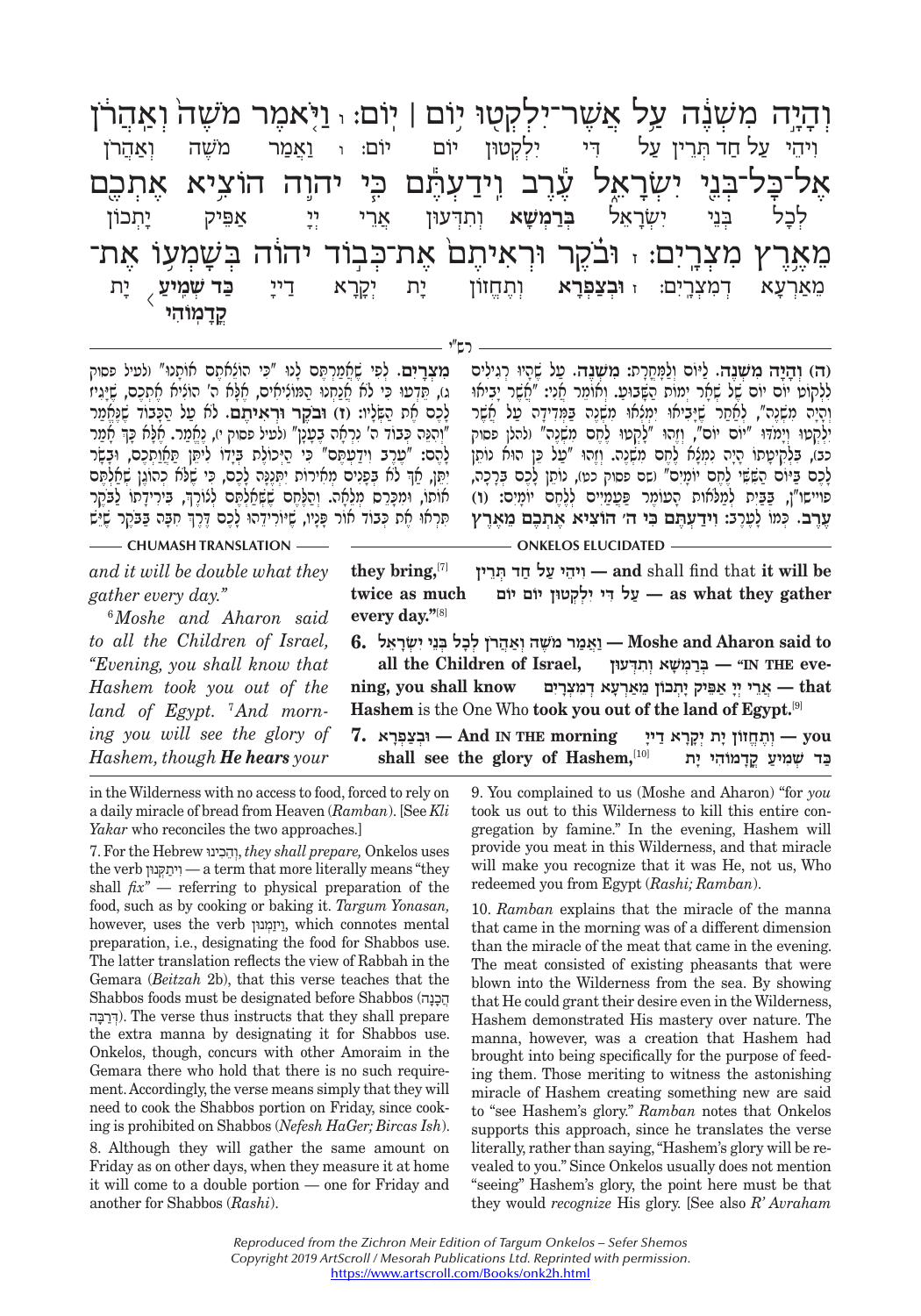| ּעלינוּ:                                                                         |          |         |          |                       |       |            |                                     |               |                  | תְּלֻנְּתֵיכֶם עַל־יהוֶה וְנַחְנוּ מָׂה כִּי תַלֻּינוּ [תלונו 1ּ] |
|----------------------------------------------------------------------------------|----------|---------|----------|-----------------------|-------|------------|-------------------------------------|---------------|------------------|-------------------------------------------------------------------|
| ַעֲלֶנָא:                                                                        |          |         |          | אִתְרָעַמְתּוּן       | אֲרֵי | מה         | <b>יְנַחְנָא</b>                    | לל            | עַל              | ֿיָ <i>ּ</i> רְעֲמָתְכוֹן                                         |
|                                                                                  | לאכל     |         |          |                       |       |            | יהוה <i>לָ</i> כֶׁם בָּעֶרֶב בָּשֳר | בְּתֵת        |                  | <sub>י ב</sub> יאמר משה                                           |
| וַלַחְמַא                                                                        | לְמֵיבַל |         | בִּסְרָא | בְּרַמְ <i>ּשָׁ</i> א |       | יִי לְכוֹן |                                     | בִּדְיִתֵן    | מֹשֵׁה           | ואמר<br>$\Box$                                                    |
| בַּבֹּקֶרֹ לִשְׂבֹּעַ בִּשְׁמְעַ יהוה אֶת־תְּלֻנְּתֵיבֶם אֲשֶׁר־אַתֶּם מַלִּינֶם |          |         |          |                       |       |            |                                     |               |                  |                                                                   |
| מִתְרָעֲמִין                                                                     | אַתּוּן  | די      |          | ּתֻּרְעֲמָתְכוֹן      |       |            | קֵדָם יְיָ                          | כַּד שִׁמְיעַ | למִסְבַּע        | <b>ְ</b> בְצַפְרָא                                                |
| ּעַל־יהוה:                                                                       |          | כי      |          | תלנתיכם               |       |            | לא־עָלֵינוּ                         | מׁٕה          | ונחנו            | <b>עֲלִיו</b><br>עֲלִוּהִי                                        |
| עַל מֵימְרָא דַייָ:                                                              |          | אָלָהֵן |          | ֿהָרְעֲמָתְכוֹן       |       | עֲלֶנָא    | לא                                  | χņ            | <b>וְנַחְנָא</b> |                                                                   |
|                                                                                  |          |         |          |                       |       |            |                                     |               |                  |                                                                   |

משִׁמִט תִּלִּינוּ את אִחְרִים, כִּמוֹ בִמְרְגְּלִים "וִיּלִּינוּ טַלִיו אִת כּל ְהָעֵדָה" וּבמדבר יד, לו): (ח) בָ**שָׂר לָאֲבֹל.** וְלֹא לָשׂוֹבַע. לִמְּדָה<br>תוֹרָה דֵּרֶךְ אֶרֶץ שָׁאַין אוֹכִלִין בָּשֶׂר לָשוֹבַע. וּמָה רָאָה לְהוֹרִיד ָלֶחֶם בַּבֹּקֶר וּבָשָׂר בָּעָרֶב. לְפִי שֶׁהֲלֶחֶם שָׁאֲלוּ כְּהוֹגֶן, שֶׁאָי אָפְשָׁר<br>לוֹ לָאָדָם בְּלֹא לֶחֶם, אֲבָל בָּשֶׂר שָׁאֲלוּ שֶׁלֹּא ְ כְהוֹגֶן, שֶׁהֲרְבֵּה<br>בְּהֵמוֹת הִיוּ לַהֶם, וְעוֹד שֵׂהֲיָה אֶפָּשָׁר לַ נְתַן לָהֶם בִּשְׁעַת טוֹרַח שֶׁלֹא כְהוֹנֶן ויומא עה.): **אֲשֶׁר אַתֶּם**<br>**מליגים עליו**. את האחרים השומעים אתכם מתלוננים:

*complaints against Hashem — for what are we that you should incite complaints against us?''* <sup>8</sup>  *And Moshe said, ''When, in the evening, Hashem shall give you meat to eat and in the morning bread to satiety, though Hashem hears your complaints that you incite against Him — for what are we? — not against us are your complaints, but against Hashem!''*

שָׁטוֹת וֹנִיּא: שְהוּת) לַהֲכִינוֹ, וְטַל מִלְמַטְלָה וְטַל מִלְמִטְּה כְּמוּנֶת<br>בְּקוּפְסָא (מכילתא; יומא עה:: אֶגת הְ**לִלּוֹתֵיבֶם עַל ה**׳. כְּמוֹ<br>מְשָׁר טַל ה׳: **וְנַחְנוּ מָה.** מָה אֲנָקְנוּ חֲשִׂיבִּין: **בִּי תַלִּי** דְגַאֵּוּתוֹ וּקְרָיָיִתוֹ. שֶׁאִילוֹ הָיָה רָפֶה הָיִיתִי מְפָרְאוֹ בִּלְאוֹן תִּפְעֲלוּ,<br>כְּמוֹ "וַיָּלֶן הָטָם טַל משֶׁה" ולהלן יז, ג). אוֹ אִם הָיָה דָגוּאַ וְאֵין בּוֹ<br>יוּ"ר וַיַּקְרַא "תַלּוֹנוּ", הַיִּיתִי מִפְרֹאו

**CHUMASH TRANSLATION ONKELOS ELUCIDATED** 

 **Indugh your complaints against Hashem is** הַרְעֲמִתְכוֹן עַל יְיָ  **אֵרי אֵרי for** what are we ונחנא מה — **heard** BEFORE HIM — [11]**''?us against COMPLAINED HAVE you that — ִא ְתָרע ְמ ֲ תּוּן ע ָלָנא**

**ִ בְּדִיֵתּ ְן יָי ְ ל ְ כוֹן בּר ְמ ָשׁא** ,further **said Moshe And — וֲאמר מֹ ֶשׁה 8. יכל מֵל אְ רָסְ בִּ**" **—** You shall know that Hashem took you out of Egypt **when, in the evening, Hashem shall give you meat to eat,**  when Hashem of glory the see shall you **and — ְול ְחָמ ְא בצ ְפָר ְא ל ִמ ְסבּע in the morning** He shall give you **bread to satiety,**[12] **יע מִ שׁ ד ְ כּ your HEARD ARE HASHEM BEFORE though — ֳקָד ְם יָי ָ י ֻת תְּרֲעָמ ְתכוֹן against COMPLAIN you that — ִדּ י א ִ תּוּן מ ְתָרֲע ִמ ֲ ין ע ִלוֹהי complaints — ָל ֲא ע ָלָנ ֻא תְּרֲעָמ ְתכוֹן — ?we are what for — ְונ ְחָנ ָא מא — Him put —** אֵלְהֵן עַל מֵימִרָא דַיִי / but **against THE WORD OF Hashem!''**[13]

*ben HaRambam;* and see further, note 15.]

*Rashi,* however, explains that the expression "see Hashem's glory" is used in a borrowed sense, and means that Hashem gave the manna lovingly, "with a shining countenance," since their request for bread had been justified, as it is a basic necessity. By contrast, Hashem sent meat "without a shining countenance," since their request for meat had been unjustified, as it is a luxury, and moreover, they actually had animals to eat. Thus, the manna was given in the morning, with ample time to prepare it for consumption, and it came wrapped between layers of dew; but the meat was given in the evening, when preparing it was burdensome.

11. [I.e., although you directed your complaints toward us, they are actually complaints against Hashem, since we have no stature.] Onkelos' translation fits with the written version of the verse, תלּוֹנוִּ , *you complain. Rashi*  notes, however, that since the word is read as לּינוִּ ת, it must mean *you incite complaints.* See *Pas'shegen*.

12. Elucidation follows *Ramban,* who explains that here Moshe elaborated on the statement that he and Aharon had made in the previous verses.

Moshe mentioned "satiety" only with bread because it is appropriate to eat bread to satiety, but meat should be eaten in moderation (*Rashi*).

13. Simply, Moshe seems to mean that whatever he and Aharon had done was by Hashem's command, so any complaint against them was automatically a challenge to Hashem's Word (*Parshegen*). According to *Akeidas Yitzchak* (*Shaar* 31), who explains that "the Word of Hashem" refers to His Providence [הַשְׁגַּחַה], the point here would be that the people's complaint was against Hashem's management of their affairs. *Ramban*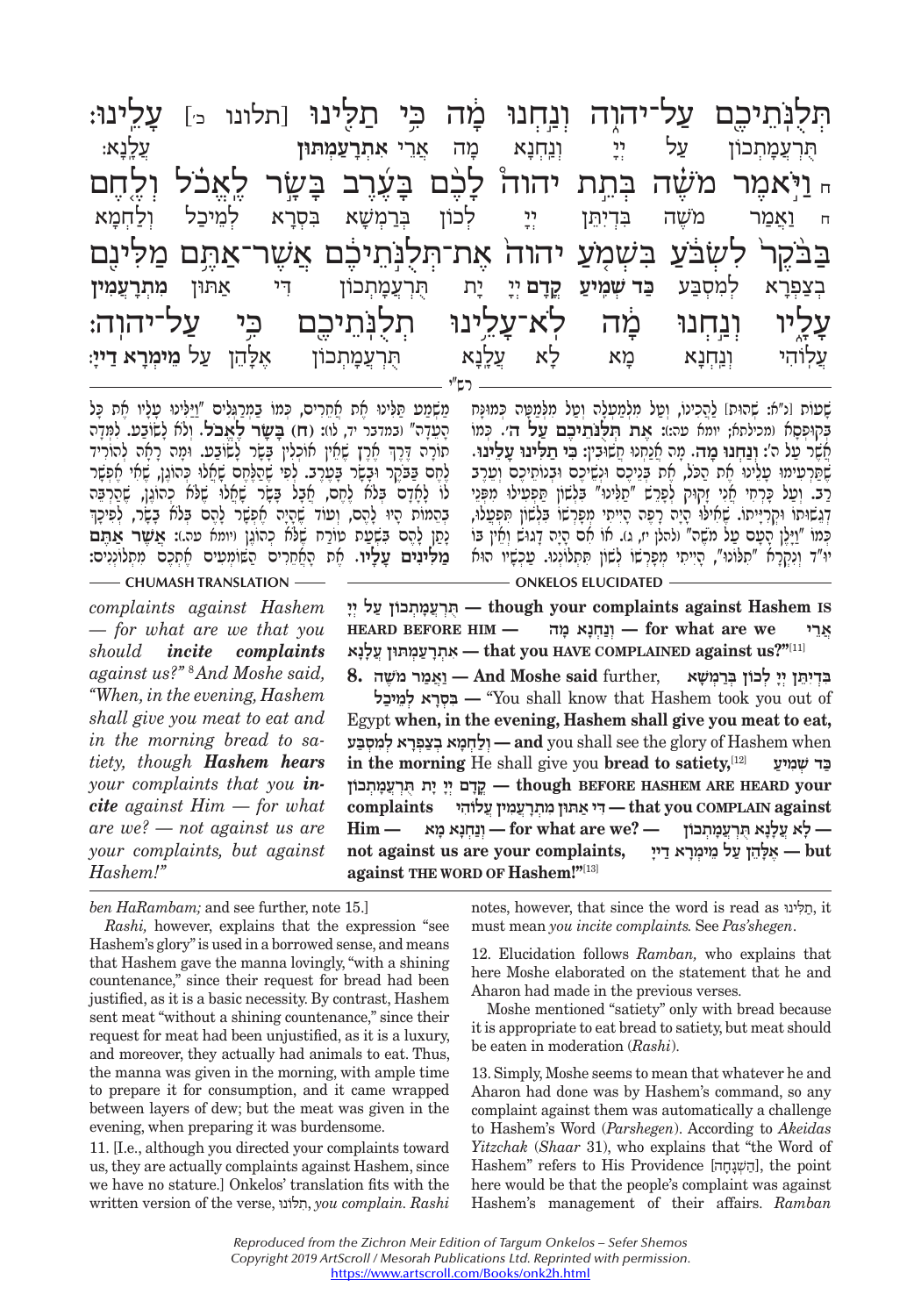ַ יֹּ יִעֹּר אֹי יִשְׂרָאֵל קִרוּבוּ<br>ט וַאֲמַר מֹשֶׁה לְאַהֲרֹן אֱמַר לְבָל בְּנִשְׁתָּא דִּבְנֵי יִשְׂרָאֵל קְרוּבוּ י ידי יש יכול להיו המלוחורת החלות היו ידי ידי הירוי לי יציר יו ידי יציר ו<br>לחוי ידיד רי *ייווליו* אם הלוחורם וידי לידי ְפְרָם יְרָ אֲרֵי **שְׁמִיעַ קֲדָמְוֹהִי** יָת הֻרְעֲמָתְכוֹן: י וַהֲוָה כַּד מַלִּיל .<br>קֵרָם יְיָ אֲרֵי **שְׁמִיעַ קֵדָמְוֹהִי** יָת קְרָם יִי אֲרֵי שְׁמִיעַקְדָמְוֹהִי יָת תִּרְעֲמָתְכוֹן: יוַהֲהָ כִּד*ִ*מַלִּיל<br>אדרו אל־היל־זזדת הוי־יזזזראל ויחוי אל־המדהר והוה אֲ הָרָ הַּבְּנֵי יִשְׂרָאֵל וְאִתְפְּנֶיוּ לְמַדְבְּרָא וְהָא "יִשְׂרָאַל".<br>אַהֲרֹן לְכָל כְּנִשְׁתָּא דִבְנֵי יִשְׂרָאֵל וְאִתְפְּנֶיוּ לְמַדְבְּרָא אָ דְּבְּנוּ יוֹ וְעִיּךָ לְבִל וּ לִּנִּי וּ יִצְיִּי וּ יִשׁהְ בִּנוּ וּ יִשׁתְּ וּ יִשְׁתָּ וּ יִשְׁתְּ וּ<br>לחוד והלה וחיאה העווי ח <mark>ּכְבְוֹד יהוֹה נִרְאֶה בֶּעֲנֶן: פ</mark>ּ<br>יְקָרָא דַייָ אִתְגְּלִי בַּעֲנָָאָ: יִקְרָא דַייַ אתְג<mark>ָּלִי בַ</mark>עֲנָנָא:<br>.... ... וידרר ידרוד אל־ את־תלוּנּת א וּמַלִּיל יִי עִם מֹשֶׁה לְמֵימָר: יִבּ **שְׁמְיִעַ קֵדְמַי** יָת תֻּרְעֲמָת.<br>יֹא וּמַלִּיל יִי עִם מֹשֶׁה לְמֵימָר: יִב **שְׂמִיעַ קֵדְמַי** יָת תֻּרְעֲמָת יא וּמַלִּיל יִיָּ עִם מֹשֶׁה לְמֵימָר: בּ**שְׁמִיעַקֲדָמַי** יָת הֻרְעֲמָת<br>רַיִזוֹר אֵ הֹיִר אלהו לאמר ביד הזגרבית היארלו רַיזוֹר ַ אֶבֶּ יָ דָּבֶּל יָ דָּבֶּ יִבְּיַ יִבְּיִל הַ הַיִּבְלוּן בִּסְרָא<br>בְּנֵי יִשְׂרָאֵל מַלֵּיל עִמְּהוֹן לְמֵימַר בֵּין שִׁמְשַׁיָּא תֵּיכְלוּן בִּסְרָא

וּבְצַפְרָא תִּשְׁבְּעוּן לַחְמָא וְתִדְּעוּן אֲרֵי אֲנָא יְיָ יְאֱלֹהֲכוֹן:<br>וּבְצַפְרָא תִּשְׁבְּעוּן לַחְמָא וְתִדְּעוּן אֲרֵי אֲנָא יְיָ אֱלֹ ְבֵּנ ִ י י ְשׂרֵ אל מֵ לּ ִ יל ע ְמּ ְ הוֹן לֵמימ ֵ ר בּ ִ ין שְׁמשׁ יּ ֵ א תּ ְיכ ִ לוּן בּ ְסר
 א יִ דְּוּבָעוּן ל ְאוֹיִבְּעִיּךְ לִחְדְּ אֵר ְשׁׁ וּחַנוּ לִאֲרָבְּעוֹן לִחְדָּ לִתְדָּ לִתְדָּ לִתְדָּ לִתְדָ<br>(שָׂ"ל — יוֹן: דָּבוּך) (שִׂ"ל — יוֹן: דָּבוּך) (שִׂ"ל — יוֹן: דָּבוּך) (שִׂ"ל — יוֹן: דָּבוּך) (שִׂ"ל — יוֹן רש"י

9  *Moshe said to Aharon, ''Say to the entire assembly of the Children of Israel, 'Approach before of Hashem, for He has heard your complaints.' "* <sup>10</sup> *It was when Aharon spoke to the entire assembly of the Children of Israel that they turned to the Wilderness and behold! — the glory of Hashem appeared in a cloud.*

<sup>11</sup> *Hashem spoke to Moshe, saying,* <sup>12</sup> *''I have heard the complaints of the Children of Israel. Speak to them, saying, 'In the afternoon you shall eat meat and in the morning you shall be sated with bread, and you shall know that I am Hashem, your God.' "*

**ִ (ט) קְרבוּ.** לָ מּ ֶ קוֹם שֶׁהָעָנ ֵ ן יֵרד:

**CHUMASH TRANSLATION ONKELOS ELUCIDATED** 

**ֱ אמ ְ ר לָכל ,Aharon to said Moshe — וֲאמר מֹ ֶשׁ ְ ה לאֲהרֹן 9. the of assembly entire the to Say — ''ְכִּנ ְשָׁתּ ִא דּ ְבֵנ ִ י י ְשָׂרֵאל** Children of Israel, הְרוּבוּ קֵדָם יְיָ — 'Approach to stand be-<br>**p**or your com- אֵרִי שְׁמִיעַ קַדְמוֹהִי יָת תִּרְעֲמָתְבוֹן **be** stand to **Approach — 'ְק ֳ רוּבוּ קָד ְם יָי ,Israel of Children**

fore Hashem,<sup>[14]</sup> אֲרֵי שְׁמִיעַ קֵדְמוֹהִי יָת הֻרְעֲמָתְבוֹן — for your com**-**<br>plaints ARE HEARD BEFORE HIM.' " **ְ לָכל spoke Aharon when was It — וֲהָו ה כּ ד מ ִלּ יל אֲהרֹן 10. the of assembly entire the to — ְכִּנ ְשָׁתּ ִ א ד ְבֵנ ִ י י ְשָׂרֵאל to turned they that — ְו ִא ְת ְפִּנ ְ יּוּ למְד ְבָּרא Israel of Children**

**— !behold and — ְוָה ְא יָקָר א ד ָיי ִ א ְתְגּ ִל י בֲּעָנָנא Wilderness the the glory of Hashem WAS REVEALED in a cloud.**[15]

**,saying ,Moshe to spoke Hashem — וּמ ִלּ ְ יל יָי ִ עם מֹ ֶשׁ ְה לֵמ ָימר 11.**

 $t$ <sup>2</sup> שְׁמִיעַ קֵדְמַי יָת תִּרְעֲמָת בְּנֵי יִשְׂרָאֵל (The complaints of the **Children of Israel HAVE BEEN HEARD BEFORE ME. לּילֵמ ֵ בּ ִ ין שׁ ְמ שָׁיּ ֵא תּ ְיכלוּן ,saying ,them to Speak — ִע ְמּ ְ הוֹן לֵמ ימר** *וּבְצַפְרָא* **— 'In the afternoon you shall eat meat וּבְצַפְרָא מאָחְ ל עוּן בְּ שְׂ תִּ — and in the morning you shall be sated with**   $\bm{b}$ read, $\bm{b}^{[16]}$  **w** אֱלָהֶכוֹן (16] — **and** you shall know **that I am Hashem, your God.' "**

(*Bereishis* 46:1), however, asserts that Onkelos has a Kabbalistic reason for saying "against the Word of Hashem" rather than simply "against Hashem."

14. I.e., to the place where the cloud will descend and allow His glory to be revealed (*Rashi*).

15. As a rule, Onkelos avoids the literal translation that Hashem "appeared," so as not to give the impression

that Hashem can be seen. Rather, he translates that the Presence of Hashem became *revealed* to the people. Above in v. 7, however, Onkelos translates literally as *you will see the glory of Hashem,* because there the idea is that the people would *recognize* Hashem's greatness through His giving of the manna (see note 10).

16. See *Rashi* cited in note 12.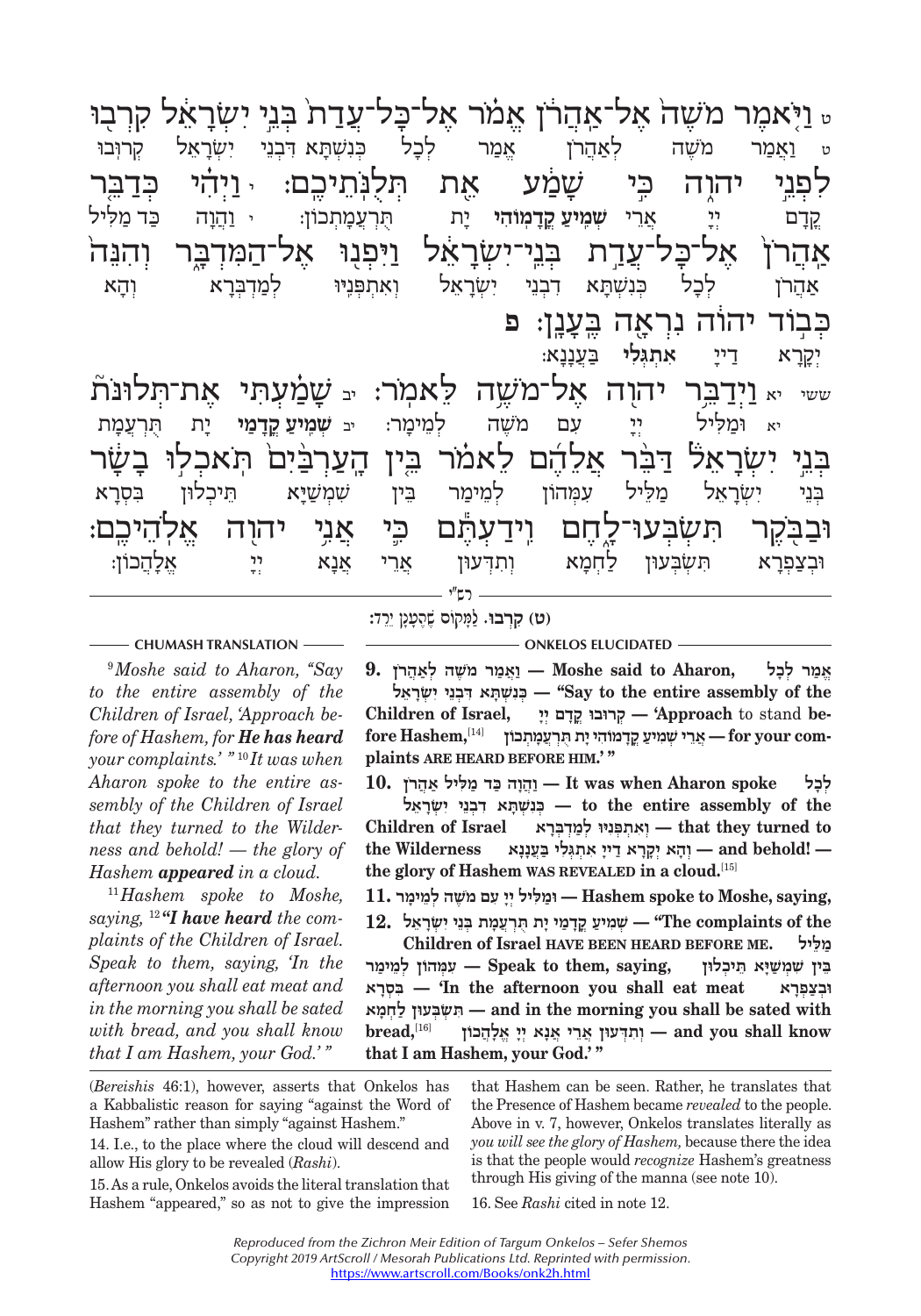ותעל יג. יג וָהֲנָה בְּרַמְשָׁא וּסְלֵיקָת קָלָיוּ וַהֲפָת יָת מַשְׁרִיתָא וּבְצַפְּרָא<br>יִ וַהֲנָה בְרַמְשָׁא וּסְלֵיקָת קָלָיוּ וַהֲפָת יָת מַשְׁרִיתָא וּבְצַפְּרָא יג וֲ הו ְ ה בר ְ משׁ ְ א וּסֵליק ְ ת סל
 יו וֲ חפ
ת י
ת מ ְ שִׁרית ְ א וּבצ ְ פר
 א הַ יִּבְיָ יִד שִׁכֹּע הַבְּעֹל הַ הַלְּבְיֹת הַדְּבְיָ הַלֹּא<br>הֲנָת נָחֲתַת טַלַּא סְחוֹר לְמַשְׁרִיתָא: יד וּסְלֵיקַת נָחֲתַת טַלָּא יִי יול-הוי המדרל דר מחתתח דר רכה ליחד על־הארא ַ יְהִי הַעֲרָךְ לִבְּנַיִּ הַעֲרָךָ בְּנְלִידָא עַל אַרְעָא:<br>וְהָא עַל אַפִּי מַדְבְּרָא דַעְדַק מְ**קַלַף** דַעְדַק בּגְ**לִידָא עַל אַרְעָא:** דִּעְדַק , **בּגְלִידָא עַל אַרְעָא:**<br>בְּגִ**יר** וְהָא עַל אַפֵּי מַדְבְרָא דַעְדַק **מְקַלַף** דַעְדַק<sub> (</sub><br>בְּגִ**יר** \* **ְכּ ִגיר**

רש"י

\*נ"א: ְ דִּגיר

לוֹמֵר "מִחוּסִפָּס" לְשׁוֹן חֵפִיסָה וּדְלוּסְקָמָת שָׁבְּלְשׁוֹן מִשְׁנָה (בבת מציעה היישוביין משכבת הָ מִי הַדְּיִהָ<sup>י, הָ</sup> אִי יִשְׁהָי ִיִי-יִם דְּבַר דִּהְ מִחְוּסִפּּס "מ ְ חשֹׂף הָ לָּבן" (בראשית ל, לז): **כּ ְ כּפֹר.**בּתוֹכוֹ בּין שִׁתִּי שִׁכבוֹת הִטְּל. וְאוּנִקְלוּס תִּרְגֵּם: "מקלֹף", לשׁוֹן "דְּ עדּ ְ ק כִּג ְ יר", "כּאְ בֵנ ִ י גר" (ישעיה כז, ט) ְ . ו ִ הוּא מ ֶ ין צב ָ ע שׁחוֹר, ְכִּדְחֲמְרִינֵן גַּבֵּי כִּסְוּי הַדָּם: הַגְּיִר וְהַזַרְנְיִךְ וחולין פּח:). "דַּטְדַּק כְּגִיר כִּגְלִידָא טַל אַרְעָא" ואונקלוס), דַק הָיָה כְּגִיר וְשֹוֹכֵב מוּגְלֶד<br>כְּאֱלִיד. "דַק" טינבי"ש בְּלט"ז, שֶׁהָיָה מַגְלִיד גֶּלֶד דַק מִלְמָמְלָה.<br>כִּגְלִיד. "דַק" טינבי"ש בְּלט"ז, שֶׁהָיָה מַגְלִיד גֶּלֶד דַק מ

**CHUMASH TRANSLATION - <b>CHUMASH TRANSLATION** - **CHUMASH TRANSLATION** 

<sup>13</sup> *It was toward evening that the pheasant ascended and covered the camp; and in the morning there was a layer of dew around the camp.* <sup>14</sup> *The layer of dew ascended and behold! — upon the surface of the Wilderness was something thin, exposed thin as frost on the ground.* 

 $\mathbf{I}$ 8. **• יִסְלֵיקֵת סְלָיוּ — It** was that day toward evening  **covered and — וֲחָפ ָת י ת מ ְשִׁר ָיתא ascended pheasant that the camp; (בִצְפָרָא הֵוָת נְחֵתְת טַלֹּא in the morning there .camp the around — ְס ְ חוֹר ס ְ חוֹר למ ְשִׁר ָיתא dew of layer a was dew of layer the** ,rose sun the When **— ְוּסֵל יק ָת נֲחת ת ט ָלּא 14.** beneath**! — behold and — ְוָה א ע ל אֵפּ י מְד ְבָּרא ascended** the dew **upon the surface of the Wilderness לּףקמ קְ דּעְ דּ —** was something **thin** like seed with its cover **PEELED AWAY**[17] **— דּקעְ דּ LIKE** out spread ,granules *GIR* **AS thin — ְכּ ִג ִ יר כּ ְג ִל ָיד א ע ל אְרָעא** FROST on the ground.<sup>[18]</sup>

17. I.e., like a seed (see v. 31) whose peel has been removed (*Me'at Tzori*). This is unlike *Rashi,* who renders *.revealed* as ְמֻח ְספּס

18. The elucidation of this phrase follows *Rashi,* who explains that גירִ is a certain type of granule that is used to produce black dye. The manna was actually white (as stated in v. 31), but the verse means that its seed was thin like *gir* granules; and the seeds were attached to each other, laying hardened and spread out on the ground like a coating of frost. *Rashi* notes that the verse contains no reference to *gir,* and he states that Onkelos added that term for the sake of clarification.

*Ramban,* however, argues that גירִ is actually a *white*  substance like chalk or limestone that is pulverized and used to whitewash walls. *Ramban* further explains that there is a source in the verse for the term *gir,*  for Onkelos sees a double meaning in the word רֹכּפְ כּ: It means "[thin] like a coating," since רֹכּפְ is related to אתוֹ ֹ תּרְפכוְ, *you shall coat it [inside and out with pitch]*  (*Bereishis* 6:14); and it means "like frost," as in the verse יִפָּזֵר כָּאֵפֵר יִפְזֵר, He scatters frost like ashes (Tehillim 147:16). Onkelos thus translates רֹכּפְ כּ twice, as he often does when a word has two meanings, and renders it גירִכְּ , *as gir,* and also ידא לִגְכִּ , *like frost.* The verse thus means that the substance on the earth was "thin as *gir*  (i.e., a coat of lime), spread out like frost on the ground."

(**יג) הַשַּׁלַו.** מִין עוֹף הוּא, וְשָׁמֵן מְאֹד (יוּמא עה:): הַיִּתַה **ּשִׁבִּבַת הַטֵּל.** הַפֵּל שׁוֹכֵב עַל הַמֶּן, וּבִמָּקוֹם אֲחֵר הוּא אוֹמֵר

"וּבְרֶדֶת הַפֵּל וּגו'" ובמדבר יא, ט), הַפֵּל יוֹרֵד עַל הָאָרֶץ וְהַמָּן<br>יוֹרֵד טָלָיו, וְחוֹזֵר וְיוֹרֵד טַל טָלָיו, וְהֲרֵי הוּא כְּמוּנָּח בְּקוּפְסָא<br>ויוּמא שִם: (**יד**) <u>וַתַּ</u>עַ**ל שִׁבְּבַת הַטֵּל וֹגוֹ׳. כְּ**שֶׁהַ

ְטוֹלֶה הַטֶּל שֶׁעֲל הַמֶּן לְקְרַאת הַחַמַּה, כְּדֶרֶךְ טַל טוֹלֶה לְקְרַאת הַתַּמִּה. אַף אִם תִּמְלֵא שְׁפוֹפֶרֶת שֶׁל בֵּינָה טֵל וְתִסְתּוֹם את פּיה

וְסַנִּיקָהּ בַּחֲמָה, הִיא עוֹלָה מֵאֲלֶיהָ בַּאֲוִיר. וְרַבּוֹתֵינוּ דְרָשׁוּ שָׁהֲפֵל<br>עוֹלֶה מִן הָאָרֶץ בַּאֲוִיר ותנחומא כ; שמות רבה לח, ד). וְכַעֲלוֹת<br>שִׁרְבַּת הַמָּל נִתְגַּלֶּה הַמָּן וְרָאוּ וְדִהְנֵּה עֵל פְּנֵ

*Ramban* notes, though, that the Hebrew word גירִ) chalk, or limestone) would be rendered יראגִ in Aramaic (with an x at the end, like גְלִידָא). Rather, he says, accurate versions of Onkelos read גירִדְּ in place of גירִכְּ . The term גירִדְּ means "piled up" (see Onkelos above, 8:10), so the verse is saying that the manna was a thin substance *piled up* like ice that has accumulated on the ground.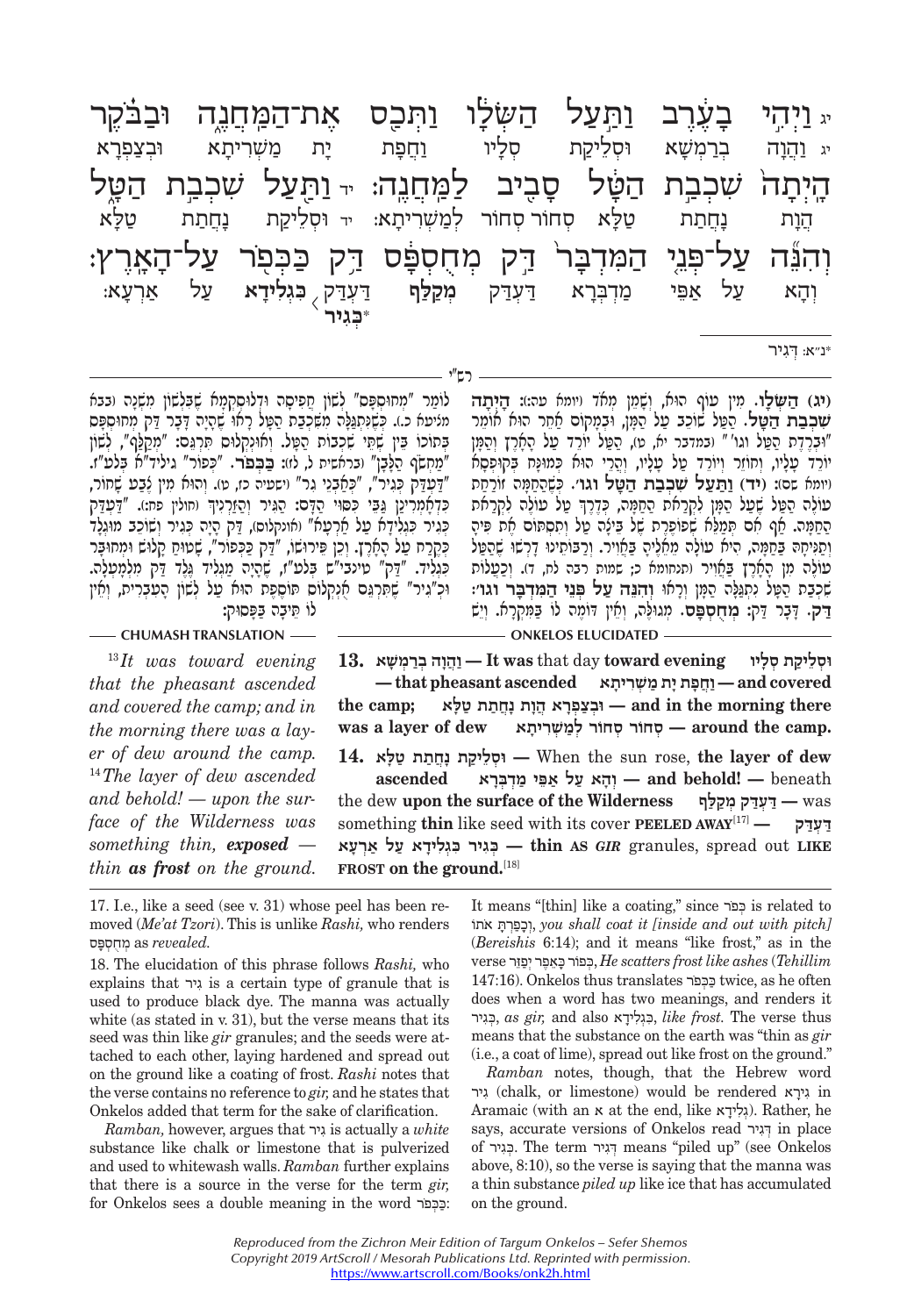יִי יְיָּח יִי יִּאֲבָר אֶבֶר לַאַחוּהִי מַנָּא הוּא אֲרֵי לֹא "<br>שוּ וַחֲזוֹ בְנֵי יִשְׂרָאֵל וַאֲמֶרוּ גְּבַר לַאֲחוּהִי מַנָּא הוּא אֲרֵי לֹא יִי דַ-דֶּן יֹיָ דַ-דֶּן יֹיָ דַ-דֶּן יֹיָ דַ-דֶּן יֹיָ דַ-דֶּן יֹיָ יִי דַ-דֶּן יֹיָ יִי דַ-דֶּן יֹיָ יִי נִד<br>יְדֵעוּ מָא הוּא וַאֲמַר מֹשֶׁה לְהוֹן הוּא לַחְמָא דִי יְהַב יְיָ אָ הַיָּבִּי הָ הַיָּבֶר הַיָּבֶר הַיִּשֶׁם הַלְּכוֹן לְמֵיכָל: ur לְקוֹטוּ מִנֵּהּ גְּבַר<br>לְכוֹן לְמֵיכָל: ur דִּין פִּתְגָּמָא דִי פַקִּיד יִיָ לְקוֹטוּ מִנֵּהּ גְּבַר י א יי א יי א יי די פוֹשְׁבֶּנָה אַ יִי דָּ יִךְ אֶבֶר לֹדִי בְּמַשְׁבְּנֵהּ |<br>לְפוּם מֵיכְלֵה עֻמְרָא לְגֻלְגָּלְתָא מִנְיַן נַפְּשֶׁתֵיכוֹן גְּבַר לְדִי בְמַשְׁבְּנֵהּ יִתְּחָבוּן: יוּ וַעֲבֶדוּ כֵּן יִשְׂרָאֵל - יוֹ יִוֹ - יִשְׁעֲלֹוּ (מִסְבוּן: יוּ וַעֲבֶדוּ כֵּן יָּה יִי וֹי<br>תִּסְבוּן: יוּ וַעֲבֶדוּ כֵן בְּנֵי יִשְׂרָאֵל וּלְקֵטוּ דְּאַסְגִּי וּדְאַזְעַר: <sub>טו נַ</sub>חֲזוֹ בְּנֵי יִשְׂרָאֵל נַאֲמֶרוּ גְּבַר לַאֲחְוּהִי מַּנָּא הוּא אֲרֵי<br>ידעוּ מה־הוּא ויֹאמר משה אלהם הוּא הלֹחם אשר נתן י יי יד הדרל אזזור עוּה וַהֹלִךְ הַלְ מֹ הַ הַלְּ הַלְ הַלֹּמֹן הַלֹּמֹ הַלְ יי דִּין פִּתְגָּמָא דִּי פַּקִּיד יְיָ<br>לגלגלת מספר נפשתיכם אי י ייני ניכול מיני ייני וי פשיט.<br>הכחה מינוזווריו רוי יוזראל וילכיוי המרכב והממוויו ִתּ ְסּבוּן: יז וֲ עב ֵ 0 דוּ כ ְ ן בֵּנ ִ י י ְשׂרֵ א ְ ל וּלק ְ 0 טוּ דּא ְ סִגּ ְ י וּדאְ זע ר:

רש"י

שֶׁלַּקְטוּ הַרְבַּה וְיֵשׁ שֶׁלָּקְטוּ מְטַט, וּכְשָׁבָּאוּ לְבֵיחֶם מִדְדוּ בָּטוֹמֶר<br>אִישׁ אִישׁ מַה שֶׁלַּקְטוּ, וּמְנְאוּ שֶׁהַמַּרְבֶּה לִלְקוֹט לא הֶטְדִּי טַל<br>טוֹמֶר לַגּוּלְגוֹלֶת אֲשֶׁר בְּאֶהֱלוֹ, וְהֵוּ נֵּס ג

ְ(**טו) מז הוּא.** הָכִנת מזוֹן הוּא, כִּמוֹ "וִימן להָם הָמִּלְךְ" וְדְנִיאִל א, ה): **ִכּי לֹא יְ דעוּ מ ה הוּא.** ֶשִׁיְּקָר ִ אוּהוּ בְשׁמוֹ: **ֹ (טז) עֶמר.**  שָׁם מִדָּה<mark>: מִסְפַּר נַפְשֹׁתֵיכֶם.</mark> כְּפִי מִנְיַן נְפָשׁוֹת שָׁיֵשׁ לְחִישׁ<br>בִּחֲהַלוֹ תִּקְתוּ, עֹמֵר לִכָל גּוּלְגֹּלֶת: (י**ז**) הַמַּרְבֶּה וְהַמַּמְעִיט. יֵשׁ

## **CHUMASH TRANSLATION ONKELOS ELUCIDATED**

<sup>15</sup> *The Children of Israel saw and said to one another, ''It is a ration!" — for they did not know what it was. Moshe said to them, ''This is the bread that Hashem has given you for eating.* <sup>16</sup> *This is the thing that Hashem has commanded, 'Gather from it, every man according to what he eats — an omer per head — according to the number of your souls, every man for each that is in his tent shall you take.' "*

<sup>17</sup> *The Children of Israel did so and they gathered — he who took more and he who took less —* 

For other approaches to Onkelos, see *Gur Aryeh; Levush HaOrah; Pas'shegen.*

19. *Rashi* explains that the word מן means "a prepared portion" or "a ration," and the Jews called it by this name because they knew it was a type of food but could not identify it. *Rashbam* maintains that מן means "What?" in the Egyptian dialect that they spoke. Onkelos, however, simply renders the word as "manna" — the name that the Jews gave this substance  $(v, 31)$  — and does not provide an explanation of what the Jews meant to say (*Me'at Tzori; Parshegen*). Perhaps, Onkelos understands the verse in line with *Or HaChaim,* that מן is not

 $\frac{1}{2}$  **Phe Children of Israel saw** וַאֲמְרוּ גִּבַר  $\mathbb{M}^{\mathbf{N}^{[19]}}$ —— אֲרֵי לָא יְדָעוּ מָא הוּא $\qquad$  for they did not know what **MAN is It — ''מָנּא הוּא ,another one to said and — לֲא ִחוּהי** הוּא לַחִמָּא — Moshe said to them, וְאֵמַר מֹשֵׁה לְהוֹן  **has Hashem that — ִדּ ְי יה ְב יָי ְ ל ְ כוֹן לֵמ ָיכל bread the is This— '' given you for eating.**

 **has Hashem that thing the is This — ֵדּ ִ ין פּ ְתָגָּמ ִא דּ י פ ִקּ ְ יד יָי 16. ְ גּב ְר לפוּם ,it from Gather — 'ְל ִ קוּטוּ מֵנּהּ ,commanded להֵּ יכְ מֵ — every man according to what he eats — ראָמְ ע ֻ /
בְּלְגָּלְתָּא — an omer per head — מִנְיַן נַפְשָׁתֵיכוֹן — according to the number of your souls,** accord **— ִמְני ן נ ְפ ָשֵׁתיכוֹן — head per** *omer* **an — ְלֻג ְלָגּ ְלָתּא — every man for each** person **that is in his tent shall you take.' "**[20]

 $\blacksquare$  **IT.** וּלְקַטוּ  $\blacksquare$  The Children of Israel did so וֹלְקָטוּ  $-$  and they gathered  $-$  דְאֵסְגִּי וּדְאַזְעַר  $-$  he who [took] **more and he who [took] less**[21] **—**

> a regular word, but simply the name that Hashem gave this substance; and when the Jews wondered what this substance was, they meant to say הוּא מה") What is it"), but Hashem caused them to instead say הוּא מן") It is manna") because He wanted them to call it "manna."

> 20. Every head of household should gather the measure of an *omer* a day for each member of his household (*Rashi;* see v. 36 for the definition of an *omer*).

> 21. Some people collected more than an *omer* and some collected less (*Rashi*). Since they collected the manna in the field without a measuring vessel, they were unable to pick exactly an *omer* (*Rashbam;* see also *Mizrachi*).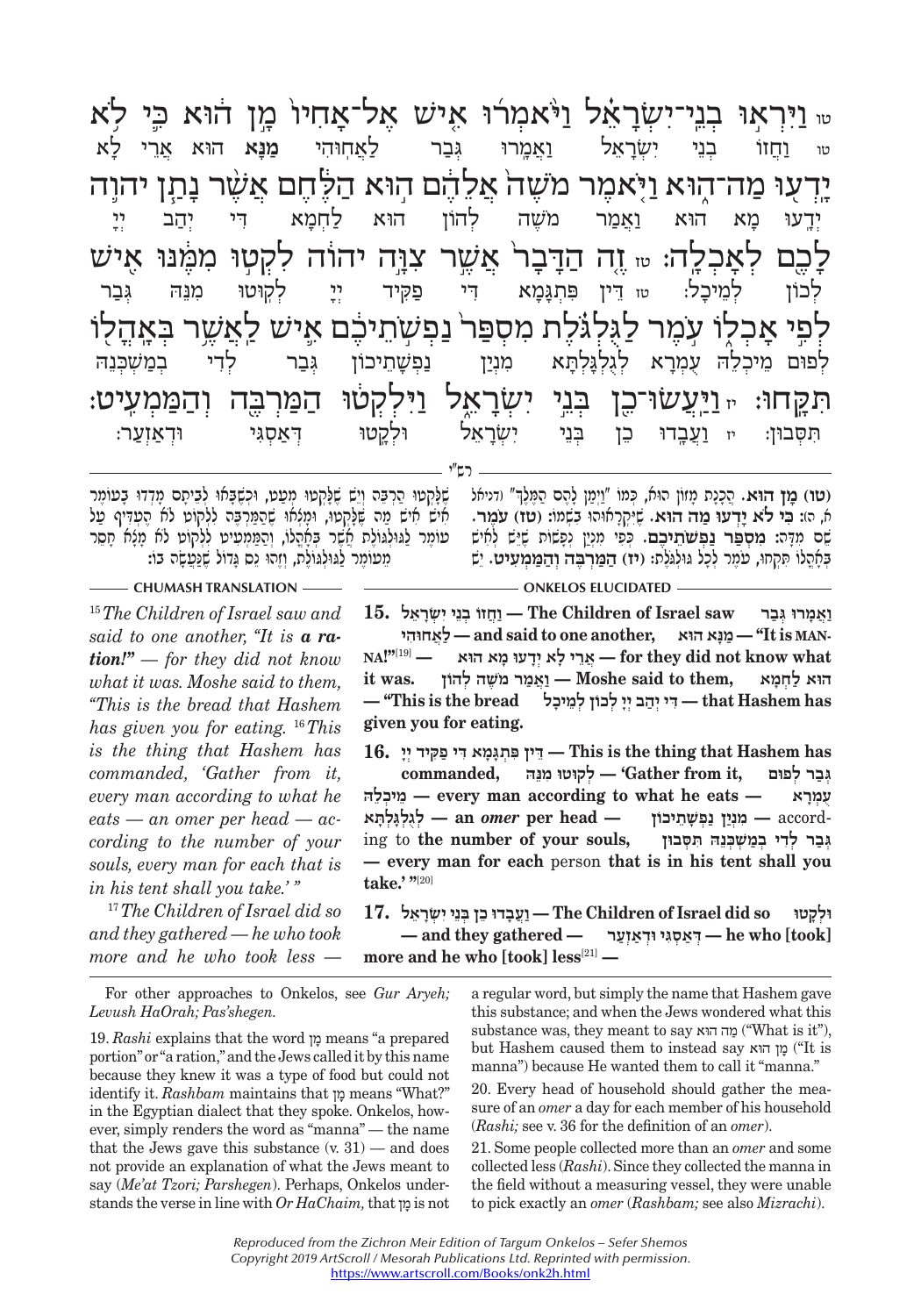| לֹא          |             |           | וְלָא הֶעְדִּיף הַמַּרְבֶּה וְהַמַּמְעֻיט | בַעֹּמֵר                                                                                     | יח וַיַּמֹדוּ |
|--------------|-------------|-----------|-------------------------------------------|----------------------------------------------------------------------------------------------|---------------|
| לַא          | וּרְאַזְעַר | דִאַסְגִי | וִלַא אוֹתַר                              | בְעֻמְרָא                                                                                    | יח וְכָלוּ    |
|              |             |           |                                           | הֶחְסֶיר אִישׁ לְפִי־אָכְלוֹ לָקֶטוּ: <sub>יִי</sub> וַיָּאמֶר מֹשֶׁה אֲלֵהֶם אִישׁ          |               |
| אֵנַש        |             |           |                                           | גְּבַר לְפוּם מֵיכְלֵהּ לְקֵטוּ: יט וַאֲמַר מֹשֶׁה לְהוֹן                                    | <b>ְחֲסֶר</b> |
|              |             |           |                                           | אַל־יוֹתֵר מִמֶּנוּ עַד־בְקֶר: <sub>י</sub> ַןלֹא־שֶׁמְעַוּ אֶל־מֹשֶׁה וַיּוֹתִרוּ           |               |
| יִאַשְׁאֲרוּ |             |           |                                           | לָא יַשְׁאַר מִנֵּהּ עַד צַפְרָא: د וְלָא קַבְּילוּ מִן מֹשֶׁה                               |               |
|              |             |           |                                           | אֲנָשִׁים מִמֶּנּוּ עַד־בֹּקֶר וַיָּרֶם תְּוֹלָעֶים וַיִּבְאֵ <i>ִי</i> ש וַיִּקְצְף עֲלֵהֶם |               |
| עֲלֵיהוֹן    | וּרְגֵז     |           |                                           | מִנֵּהּ עַד צַפְרָא וּרְחֵשׁ רִיחֲשָׁא וּסְרִי                                               | גִּבְרַיָּא   |
| אַכְלְוֹ     | הָתֵֽי      |           |                                           | מֹשֶׁה: <sub>יֹא</sub> וַיִּלְקְטָוּ אֹתוֹ בַּבְקֶר בַּבֹּקֶר אֶישׁ                          |               |
| מיכלה        |             |           |                                           | מֹשֶׁה: כֹּא וּלְקֵטוּ יָתֵה בִּצְפַר בִּצְפַר גְּבַר לְפוּם                                 |               |
|              |             |           | ר כ"י –                                   |                                                                                              |               |

**(כ) ו ִ יּוֹת ֲ רוּ אנ ִ שׁים.** ָ דָּתן וֲאִב ָירם (שמות רבה כה, י): **ו יֻּ רם**  ֧֖֧֪֚֚֚֚֚֚֚֚֚֚֚֚֚֚֚֚֚֚֚֚֚֚֚֚֚֞֝֝֟֟֝֬֝֬֝֬֝֬֝֬֝֬֝֬֝֬֝֬֝֬֝֬֝֬֝֬ ְיָם, יִבְּיָת יִי יְבְּבָּת יִם יִי יָ<sub>וָ</sub> וְבַאֲשָׁ. הָרִי זָה מְקָרָא הַפְּתַח עִדְ יִדְיָה מְלֹח מִיתָּה בּוֹ" (להלן פסוק כד). וְכוֹ זֶרְדֶ ְהִבְאִישׁ וְלִבְסוֹף הִתְלִיטַ, כָּטִנְיֶן שֶׁנֶּאֱמַר "וְלֹא הִבְאִישׁ וְרִמְּה לֹא

**CHUMASH TRANSLATION - <b>CHUMASH TRANSLATION** - **CHUMASH TRANSLATION** 

<sup>18</sup> *and they measured in an omer and whoever took more had nothing extra and whoever took less was not lacking; every man according to what he eats had they gathered.*

<sup>19</sup> *Moshe said to them, "No man may leave over from it until morning."* <sup>20</sup> *But they did not obey Moshe and people left over from it until morning and it became infested with worms and stank; and Moshe became angry with them.*  21 *They gathered it morning by morning, every man according to what he eats,* 

**18. ראָמְ עֻב לוּ ְ כָוְ — and** when they came home **they** all **measured**  what they had gathered **in** a vessel that held **an** *omer,* **לאָ ו ְ גּיִ סְ אדּ רְ אוֹת — and** discovered that **whoever [took] more had nothing extra סרָח אֲ ל ר ָ עזְאוּדְ — and whoever [took] less was not**   $\alpha$  kery man according to what – גִּבַר לְפוּם מֵיכִלָּה לִקַטוּ **he eats had they gathered.**[22]

**ֱ אָנ ָשׁ ל א י ְשׁא ִר מֵנּהּ ,them to said Moshe — וֲאמר מֹ ֶשׁ ְה להוֹן 19. ראָפְ צ ד ע'' — NO ONE may leave over from [the manna] until morning."**[23]

**ְ וא ְשָׁארוּ Moshe obey not did they But — ְו ָל א ק ִבּ ִ ילוּ מן מֹ ֶשׁה 20. until it from over left MEN CERTAIN and — ֻג ְברָיּ ִא מֵנּ הּ ע ד צ ְפָרא with infested infested with — <b>** *i i*  $\blacksquare$  *<b>*  $\blacksquare$  *<b> <i>n n n n n n n n n n n n n n n n n n n n n n n* **worms and stank;**[25] **שׁהֶ ֹמ ליהוֹןֵע ז ֲ גֵוּרְ — and Moshe became angry with them.**

 **,every man according to what he eats,** וְבֵר לְפוּם מֵיכִלֵּה **morn by morning it gathered They — ְוּלָק ָ טוּ יֵת ִהּ בּ ְצפ ִר בּ ְצפר 21.**

22. Miraculously, no matter how much anyone picked in the field, when he came home it measured exactly an *omer* for each member of the household (*Rashi*).

23. This did not obligate them to finish all the manna, but rather, to discard anything that was left uneaten and not hoard it. They were required to have complete faith that Hashem would provide their needs each and every day (*Ibn Ezra*).

In verses 16 and 18, Onkelos translated אישִׁ as ברגְּ, *man,* but here he translates it as נשׁאֱ, *person,* or *one,*  which includes women (see above, 10:23 note 29). This is because the men went out to the field to gather manna, but the men *and* the women were prohibited

to leave over any manna until morning (*Nefesh HaGer, Mavo,* pp. 1-2; *Parshegen*).

24. These were the villains Dasan and Aviram (*Rashi; Targum Yonasan*). Onkelos alludes to this by rendering the Hebrew שׁיםִ נאֲ) *men,* or *people*), as יּארבְ גֻ,*" the" men* — rather than ריןִבְ גֻ, *men* (see *Pas'shegen; Beurei Onkelos; Parshegen*).

25. *Rashi* notes that the verse does not relate the events in order, for food that spoils begins to stink before it becomes wormy. *Ramban* argues, however, that it was in any event miraculous for the manna to become wormy after only one day, so perhaps it actually became wormy first and stank afterward.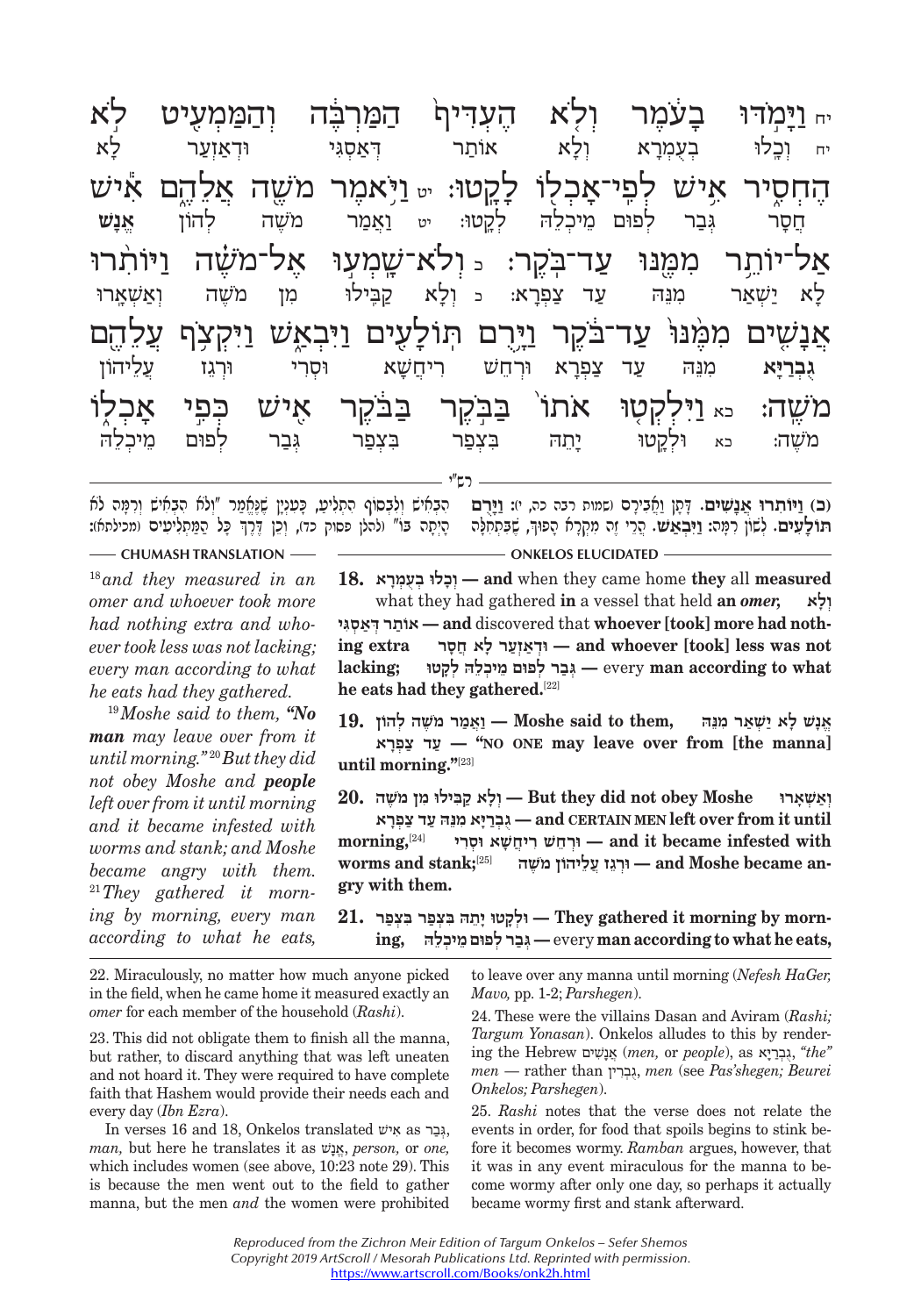יְיַבְרַיִּה, אֶהֶ אֶתְיִתְאָה אֶלֶךְ בִּיֹוֹלַ אֵהָ אֶתֶּי לַחֲמָא<br>וּמָה דְמִשְׁתְּאַר מִנֵּה לָשֶׁר: כֹּב וַהֲוָה בְּיוֹמָא שְׁתִיתָאָה לְקֵטוּ לַחְמָא<br>יול יות הבליי כֹּב :  $\overline{\langle}$ **וּמ ה ְד ִמ ְשׁ ְתּא ר ִמֵנּהּ** פּ
 שׁ
 ר: כב וֲ הו ְ ה בּיוֹמ ְ א שׁ ִתית
 א ְ ה לק0 טוּ ל ְ חמ
 א **ע ל אֵ פּי ח ְ קל א**הַמָּא עֲלְוֹהִי שִׁמְשָׁא<br>ר*וֹנְזוֹר*ֶה *וֹזור*ִנ ויבאו אחד יִה הַעֲר הַיֹּשׁבָּי הַשְׁבָּי הַעֲר הַשִּׁי הַעֲר הַיֹּשׁׁבָּי הַעֲר לְחַד<br>עַל חַד הְרֵין הְרֵין עֻמְרָא ע ל ח ְ ד תֵּר ְ ין תֵּר ֻ ין ע ְמר ְ א לחד וֲ אתוֹ כּ
ל ר ְ בְרֵב ְ י כִנ ְשׁתּ ְ א וח וּJ יאוּ יִ יְהָ דִּבְ יְהָ וֹן הוֹן אֵלֶּבְתָא אֶךָת וֹן יִהְהַ יִהְ וּ<br>לְמֹשֶׁה: כג וַאֲמַר לְהוֹן הוֹא דִי מַלִּיל יְיָ שְׁבָתָא ְלמֹ ֶשׁה: כג וֲ אמ ְ ר ל ִ הוֹן הוּא דּי מ ִ לּ ְ יל יי ְ שׁב
 ת
 א י אישי לא יהוה מערב אין האפון אייפוי קוילען לאפוי האפון אייפוי האפון אייפוי קוילען אייפוי קוילען אייפוי קוילע<br>אפת קוילען קוילען קוילען אייפוי קוילען אייפוי קוילען קוילען קוילען קוילען קוילען קוילען קוילען קוילען קוילען ק אַתּוּן <mark>עֲתִידִין</mark> ָ אֵיפוּ וְיָת<br>לְמֵיפָא יִשְׁבַת קוּדְשָׁא **קֳדָם** יְיָ מְחָר יָת דִּי<br> **ְלֵמיפ א**

רש"י

וָרֵיחַז ותנחומא ישן כד): <u>ויג</u>ּגידוּ לְ**מוֹשֶה. שְׁאֲלוּהוּ מַה הֵיוֹם**<br>מִיּוֹמַיִם, וּמִכָּאן יֵשׁ לִלְמוֹד שֶׁטֲדַיִּין לֹא הָגִּיד לָהֶם משֶׁה פָּרָשַׁת<br>שַׁבָּת, שַׁמְּצְמַוָּה לוֹמֵר לָהֶם "וְהַיָּה בַּיּוֹם הַשָּׁשִ ַ פֹּסוּק ה), עֲד שֶׁשָּׁאֲלוּ אֶת זֹאת. אֲמֵר לַהֶם, "הוּא אֱשֶׁר דְּבֶּר ה'", ׇ֧֖֖֖֖֚֚֚֚֚֝֬<u>֚</u> שֶׁנְאֲטֵוְיִתִּי לוֹמַר לָכֶם. וּלְכַךְ עֲנָשׁוֹ הַכְּחוּב, שֶׁאֲמַר לוֹ "עַד אָנָה"<br>שֵׁנְאֲטֵוֵיתִי לוֹמַר לָכֶם. וּלְכַךְ עֲנָשׁוֹ הַכִּחוּב, שֶׁאֲמַר לוֹ "עַד אָנָה"<br>יז: (בג) את אִשׁר הֹאִפוּ אִפוּ. מה שֹׁאִתֵּם רוֹלִ יז: (בג) **אֵת אֲשֶׁר תֹאפוּ אֵפוּ.** מַה שֶׁאֲסֶם רוֹלִים לֶאֱפּוֹת<br>בַּפֵּנּוּר אֵפוּ הֵיּוֹם הַכֹּל לִשָׁנֵי יַמִּים. וּמֵה שֶׁאֲפֵם לִרִיכִים לִבַּשֵּׁל מִמּנּוּ בּמִים בּשֵׁלוּ היּוֹם. לִשְׁוֹן אִפִיּיה נוֹפל בּלַחִם, וּלִשְׁוֹן בּישֵׁוּל בּתְבֹשִׁיל:

**CHUMASH TRANSLATION - <b>CHUMASH TRANSLATION - ONKELOS ELUCIDATED** 

*and when the sun grew hot it melted.*

<sup>22</sup> *It happened on the sixth day that they gathered a double [portion of] bread, two omers for each individual; and all the leaders of the assembly came and told Moshe.*  <sup>23</sup> *He said to them, ''This is what Hashem has spoken; tomorrow is a rest day, a holy Shabbos to Hashem. Bake what you will bake*

 **IT OF LEFT WAS WHATEVER AND — ָוּמ ְה ד ִמ ְשׁ ְתּא ִר מֵנּ הּ ע ל אֵפּ י ח ְק ָלא כּ ֲד חָמ ֲא ע ִלוֹה ִ י שׁ ְמ ָשׁ ָא פּ ָשׁר —** [26]**FIELD THE OF SURFACE THE UPON — when the sun grew hot OVER IT, it melted.**[27]

 ,Friday **,day sixth the on happened It — וֲהָו ְה בּ ָ יוֹמ ְא שׁ ִת ָיתָאה 22. much as twice gathered they that — ְלָק טוּ ל ְחָמ א ע ל ח ְד תֵּרין**

 $\bm{b}$ read as usual, **י**תְּרֵין עָמִרָא לְחַד $\bm{-}$  two *omers* for each individual; $^{[28]}$  **came assembly the of leaders the all and — וֲא ָ תוֹ כּ ל ר ְבְרֵב ְ י כ ִנ ְשָׁתּא שׁהֶ ֹלמ יאוּ ְ וִּחוְ — and told Moshe,** wondering why this had occurred.[29]

 $\mathbf{R}$  **— II**e said to them, וְאֵמַר להוֹן **—** "This is **— ְשָׁבָת ְא שׁב ְ ת קוּד ָשׁ ֳא קָד ְם יָי ְ מ ָחר ;spoken has Hashem what tomorrow is a rest day, a holy Shabbos BEFORE Hashem. ית ָ** for **BAKE TO GOING WERE you which That — ִדּ י א ֲ תּוּן ע ִת ִיד ְ ין לֵמ ָיפא** consumption today and tomorrow, **איפוֵּ — bake** today, **יתָו ְ**

26. Onkelos adds this clause to clarify that only what was left on the ground melted, not what they gathered for food.

27. The melted manna flowed away in rivulets and was drunk by gazelles and deer. When members of other nations trapped those animals and ate them, they tasted in them the flavor of the manna and realized the prominence of the Jewish people (*Rashi*).

28. They gathered the same amount of manna as they did every day, but when they measured it in their tents

they discovered twice the usual amount (*Rashi;* see note 8 above).

**ְ (כא) וח ם ה ֶ שֶּׁמ ְשׁ ונ מ ס.** הִ נּ ְשָׁאר בָּ שֶּׂד ִה נמּוֹח ְ ונֲעָשׂ ְה נָחִלים

וְשׂוֹתִין מִמֶּנּוּ חֲיָלִים וּלְבָחִים, וְאוּמּוֹת הָעוֹלָם לָדִין מֵהֶם וְטוֹטֲמִים<br>בָּהֶם טַטַם מָן וְיוֹדְעִים מַה שִׁבְּתָן שֶׁל יִשְׂרֶחֵל ומכילתא). "וְנָמֶם",<br>פָּשֶׁר ואומלום) לְשׁוֹן פּוֹשְׁרִים, טַל יְדֵי הֻשֶּׁ

**(כב) ל ְ ק ֶ טוּ לֶח ִם מ ְשֶׁנה.** ְכֶּשָׁמּ ְד ֶ דוּ א ְת לִק ָיטָת ְ ם בָּאֳהֵל ֶיהם מְלְאוֹ כִפְלֵים, שְׁיֵי הֻטוֹמֶר לָחֶׁחָד. וּמִדְרַשׁ חֲגָדְה: לֶחֶם מִשׁוּנֶּה,<br>אוֹתוֹ הַיּוֹם נִשְׁתֵּנָה לַשָּׁבַח בַּרִיחוֹ וְטַטְמוֹ. וּשֵׁלוֹם לַהֲגִּיד שָׁשָּׁנִים יוּ יוֹ יַ יִּהְ יִבְּבֹי יִי שְׁנֵי הְעוֹמְר (לִאְחָד", אָלֹא מִשׁוּנִה בּטעם)

29. Moshe had not yet conveyed to them Hashem's teaching (in v. 5) that on Friday they would receive an extra portion of manna for Shabbos. That is why he responded (in the coming verse), "This is what Hashem *has spoken,*" i.e., at an earlier time. Hashem later admonished Moshe for this omission, for when some Jews went out to gather manna on Shabbos, Hashem said (v. 28), "How long will *you* refuse [תּםֶנְאמֵ ;plural "you"] to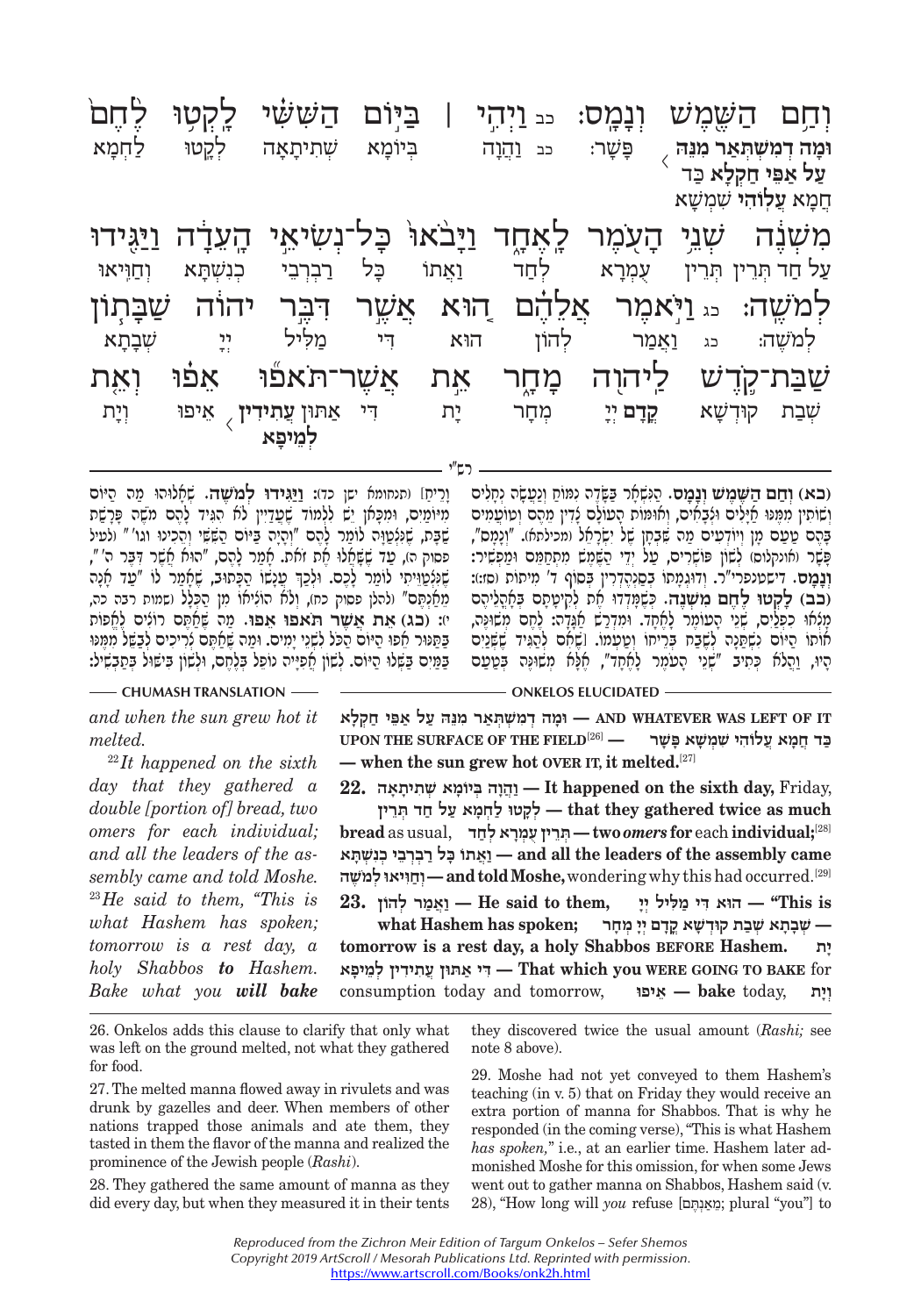ֹיִבְ זִי אֶתוּן עֲתִוּדִין בַּשֶׁילוּ וְיָת כָּל מוֹתָרָא אַצְנֵעוּ לְכוֹן לְמַטְרָא<br>דִי אַתּוּן עֲתוּדִין בַּשֶׁילוּ וְיָת כָּל מוֹתָרָא אַצְנֵעוּ לְכוֹן לְמַטְרָא<br>לְבַשֶּׁלָּא ִדּי

רש"י ע ד־ה יִךְ דָּה עֲדָּה עֲדָּה עֲדָּה עֲדָּה עֲדָּה מֹשֶׁה וֹלָא<br>עַד צַפְרָא כְּמָא רִי פַּקִּיד מֹשֶׁה וְלָא יִה יִה יִהַן יִה הַבְהּ בֵה וַאֲמַר מֹשֶׁה אִכְלְוּהִי יוֹמָא דֵין - יִוּ יִוֹּ יִוֹּ יִוֹּ הַהּ הַבְּהּ בֵה<br>סְרִי וְרִיחֲשָׁא לָא הֲדָה בֵּהּ בֵה בֹּוֹ יִשׁבְּתָא יוֹמָא דֵין יִנְמָא דֵין לָא תַשְׁבְחֻנֵּהּ בְּחַקְלָא:<br>אֲרֵי שַׁבְּתָא יוֹמָא דֵין לָא תַשְׁבְחֻנֵּה בְּחַקְלָא: ַ שִּׁבְּתָא לֹא יִהֶ - " שִׁבְּתָא לֹא יְהֵי ה<br>כו שִׁתָּא יוֹמִין תִלְקְטֻנֵּהּ וּבְיוֹמָא שְׁבִיעָאָה שַׁבְּתָא לָא יְהֵי בֵהּ: עַר צַפְרָא: <sub>כד</sub> וְאַצְנֵעוּ יָחֵהּ עַר צַפְרָא כְּמָא<sup>ֹ</sup>דִי פַקְיד מֹשֶׁה וְלָא<br>הראיג*וּנזז* ורמה לא־היותה כּוֹ - וּיאמר מזזזה ארלהי היוֹי יְי יִבְיִי יִהְ יִהְ יִךְ יִהְ יִחֲי יִבְיִי יִבְיִי יִבְיִי יִבְיֹי יִבְ אָרִי שַׁבְּתָא יוֹמָא דִין **קֵדָם** יְיָ יוֹמָא דִין לָא תַשְׁבְּחֻנֵהּ בְּחַקְלָא:<br>א*נזוזז*ות נמנת הולכנודה נרכנות דזזורנזונ זזורת לא נדונד־רנ כו ִשׁתּ ִ א יוֹמ ִ ין תּ ְל ְקֻטֵנּ ְ הּ וּביוֹמ ְ א שִׁביע
 א
ה שׁ ְ בּת
א ל ְ א יֵה ֵ י בהּ:

הִמּן ולֹא ירד עוֹד, אמר להִם "הִיּוֹם לֹא תִמְלֹאוּהוּ", מה תִּלמוּד לוֹמר "היּוֹם", היּוֹם לֹא תִמְלֹאוּהוּ אָבל מִחְר תִּמְלֹאוּהוּ (מכילתא): **(כו) וּב יּוֹם ה ְ שּׁ ִב ִיעי שׁ בּ ת.** שָׁ בּת הוּא, הָ מּן **לֹ ִא י ְהֶיה בּוֹ.**  וְלֹא בָא הֲכָתוּב אֶלָּא לְרַבּוֹת יוֹם הַכִּפּוּרִים וְיַמְיִם טוֹבִים (שם):

**CHUMASH TRANSLATION** — **CHUMASH TRANSLATION** — **ONKELOS ELUCIDATED ְל ִמ ְשֶׁמֶרת.** ִ לְגִנ ָיזה: **(כה) ו יֹּ ֶאמר מֹ ֶשׁ ִה א ְכֻלהוּ ה יּוֹם וגו'.**  ַשְׁהַרִית שֶׁהָיוּ רִגְילִין לָגַאת וְלִלְקוֹט, בַּאוּ לִשְׁאוֹל אִם נֵגַא אִם לאו, ַלְגַׁאת, אֲמֵר לָהֶם "שָׁבָּת הַיּוֹם". רָאָה אוֹתָם דּוֹאֲגִים שֵׁמַּא פַּסֵק ַמְֿמַר לָהֶם: אֶת שָׁבִּיֶדְכֶם אִכְלוּ. לָטֵרֶב חָזְרוּ לִפָּנֶיוּ וּשִׁאָלוּהוּ מַהוּ

*and cook what you will cook; and anything extra, leave for yourselves as a safekeeping until the morning.* <sup>24</sup>*They put it away until morning, as Moshe had commanded; it did not stink and there was no infestation in it.*

<sup>25</sup> Moshe said, "Eat it to*day, for today is Shabbos to Hashem; today you shall not find it in the field.* <sup>26</sup> *Six days shall you gather it, but the seventh day is Shabbos; on it there will be none.''*  **COOK TO GOING WERE you which that and — ִדּ י א ֲ תּוּן ע ִת ִיד ְ ין לב ָשָּׁלא** for consumption on both days, **שּׁילוִּ בּ — cook** today; **כּל תָ יָו ְ ראָמוֹתָ — and anything extra** that remains from the two *omers*   $\alpha$  **אַצְנָעוּ לְכוֹן לְמֵטְרָא עַר צַפְרָא** , after you have eaten your fill today **— STORE for yourselves as a safekeeping until the morning."**[30]

 **,morning until IT STORED THEY — ְוא ְצָנ ָ עוּ יֵת הּ ע ד צ ְפָרא 24. ְ ו ָלא ;commanded had Moshe as — ְכָּמ ִ א ד י פ ִקּיד מֹ ֶשׁה — it did not stink — וריחשא לא הוה בהּ infestation in it.**[31]

**— ִא ְכ ִלוּה ָ י יוֹמ ֵא דין** ,them to **said** then **Moshe — וֲאמר מֹ ֶשׁה 25. is today for — ֲאֵר י שׁ ְבָּת ָ א יוֹמ ֵא ד ֳ ין קָד ְם יָי** [32]**,today it Eat'' • יוֹמִא דֵין לֹא תִשְׁבִּחְנֵהּ בִּחַקִלֹּא / today – יוֹמִא דֵין ל you shall not find it in the field.**

**וּביוֹמא** , וּביוֹמא , ה' — Six days shall you gather it ו**ב**יוֹמא **ָ ל ְא יֵהי ;Shabbos is day seventh the but — ְשׁ ִב ָיעָא ה שׁ ְבָּתא בהֵּ — on it there will not be** any manna."

observe My commandments and My teachings," rather than, "How long will *they* refuse" [אנוֲּמֵ) [*Rashi*).

30. They were not required to eat one *omer* on Friday and save one *omer* for Shabbos. Rather, they could eat as much of the two *omers* as they desired on Friday, and could prepare as much as they desired for Shabbos. Even if they left more than an *omer* for Shabbos it would remain fresh, and even if they left less than an *omer* it would suffice because it contained Hashem's blessing (*Ramban;* see also *Targum Yonasan;* cf. *Ibn Ezra*).

31. The people did not merely save the manna overnight, but "stored" it [וְאֵצְנָעוּ], i.e., in covered vessels. Although food tends to spoil more rapidly when covered, the manna stayed fresh. By contrast, v. 20 states that (on a weekday) the people "left over" [וְאֵשְׁאֶרוּ] some manna until morning, meaning that they left it in the open where it was less likely to spoil, yet it became infested and stank (*Meshech Chochmah, Vayikra* 22:29).

32. Although Moshe had permitted the people to leave the manna until morning, and they saw that it was not infested, he had not explicitly permitted them to eat it. Thus, they asked Moshe what to do with it, and he permitted them to eat it on *that* day only, since it was Shabbos (*Ramban; Ibn Ezra;* see *Rashi*).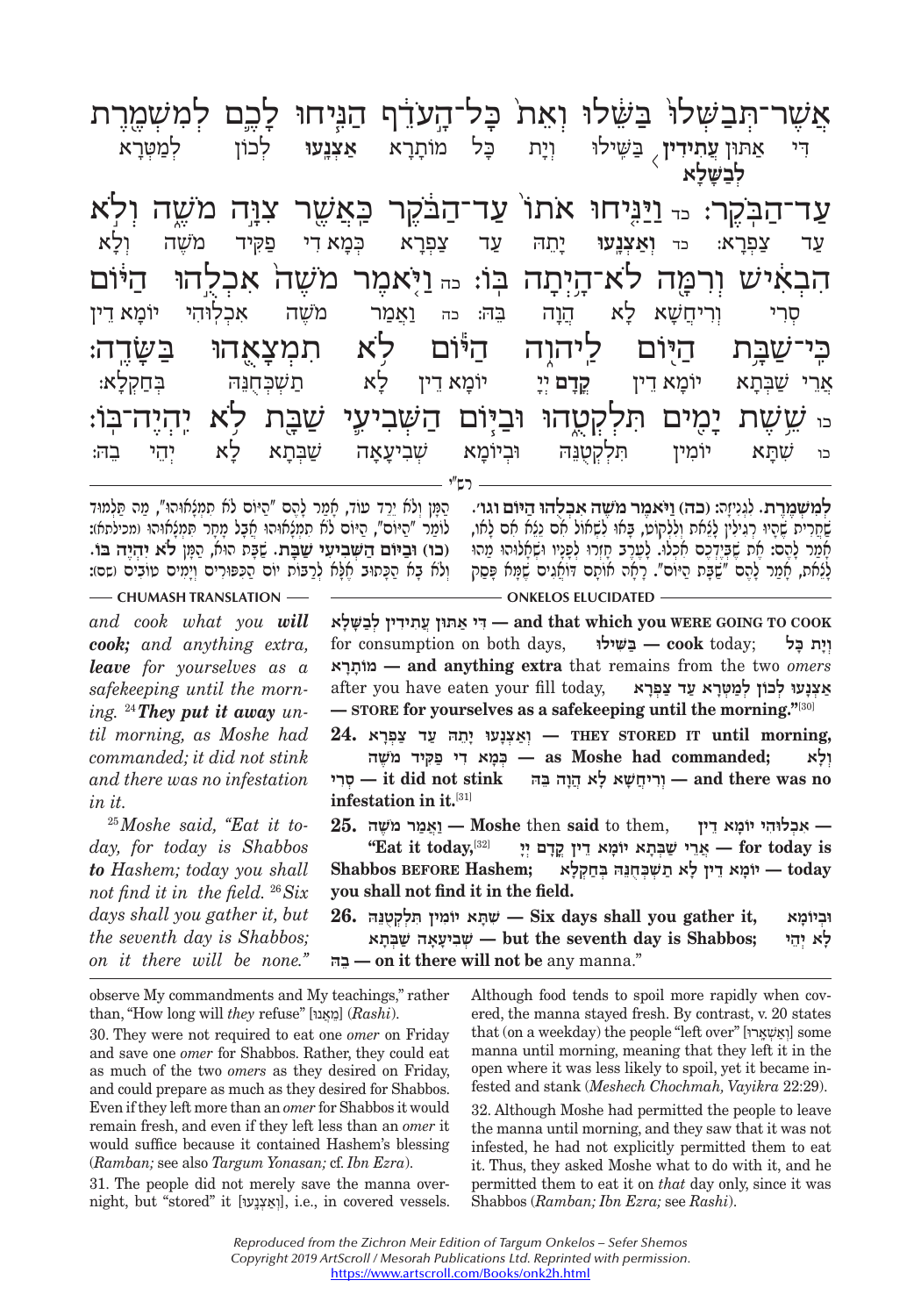ביום ַ יִּהְ יִבְּיֹתֹּא יִ יְהוֹבָה בְּיוֹמָא שְׁבִיעָאָה נְפֵקוּ מִן עַמָּא לְמִלְקָט וְלָא<br>הּוֹנֵהְ בְּיוֹמָא שְׁבִיעָאָה נְפֵקוּ מִן עַמָּא לְמִלְקָט וְלָא כז וֲ הו ְ ה בּיוֹמ ְ א שִׁביע
 א ְ ה נפ ִ 0 קוּ מן ע מּ ְ א ל ִמ ְלק ְ ט ול
 א מָצְאוּ: ס<sub>ְ כּח</sub> וַיָּאמֶר יִהוָה אֶל־מֹשֶׁה עַד־אָ<mark>ׂנָה מֵאַנְתֶּם</mark><br>אַשְׁכֶּחוּ: د<sub>ּח וַאֲמַר יְיָ לְמֹשֶׁה עַד אֵימָתַי אַתּוֹן מְסָרְבִין</sub> אַשְׁבֶּחוּ: <sub>יִם וַ</sub>אֲמַר יְיָ לְמֹשֶׁה עַד אֵימָתַי אַתּוּן **מְסָרְבִין**<br>ל*יזו*מר מעירת וחירה ע, בילוג הידידיה וחז לרח היזורה ַ יְהַב זֶר יִד יִדְ יִהַב לְכוֹן שַׁבְּתָא - עֲקוֹדַי וְאוֹרָיָתִי: כּט חֲזוֹ אֲרֵי יְיָךָ יִדְ יִבְב לְכוֹן<br>פִקוֹדֵי וְאוֹרָיָתִי: כּט חֲזוֹ אֲרֵי יְיָ יְלְלֹה הוֹא יְחַנְ, יִי יִדְי יִהְ יִתְהֹוֹ, וֹאוֹזוֹ, וֹאוֹן וּ יִתְהֹוֹ וּ יִתְהֹוֹ וּ יִתְהֹוֹ וּ יִתְהֹוֹ<br>ל־רוֹ הוֹא וֹחז לרח בינוח הזֹגזוֹזוֹ לחח נוֹמנח זֹזורב | איז על כֵּן הוּא יָהֵב לְכוֹן בְּיוֹמָא שְׁתִיתָאָה לְחֵם תְּרֵין וֹמִין תְּיבוּ א**ֶנָשׁ** עַל כֵּן הוּא יָהֵב לְכוֹן בְּיוֹמָא שְׁתִיתָאָה לְחֵם תְּרֵין וֹמִין תִּיבוּ א<mark>ֶנְשׁ</mark><br>הַחַהְזוּ אל־נע א אוֹ*נוּז מוּמּכֹמוֹ בּ*וּנֹת הַזֹּ*זוּרוּנוּ*ני וּנוֹזוּבּוֹ ַיְהִי דָּ יִךְ זִי דָּ יִךְ דָּ יִךְ דָּ יִךְ וְכֵה בֹּוֹ דָּ יִךְ וְכֵה - יִ יִּוְנָחוּ<br>תְּחוֹתְוֹהִי לָא יִפּוֹק אֱ**ָנָשׁ** מֵאַתְרֵהּ בְּיוֹמָא שְׁבִיעָאָה: ל יּוְנֶחוּ תְּחוֹתְוֹהִי לָא יִפּוֹק א<mark>ֶנָשׁ מֵא</mark>ַתְרֵהּ בְּיוֹמָא שְׁבִיעָאָה: ל יִּוְנֵחוּ<br>היגירו היוֹת היאזרזיגי <sub>לא</sub> ויכר או ריכר־יזזראל אכד־זזזמו ב עַמָּא בִיוֹמָא שְׁבִיעָאָה: לא וּקְרוֹ בֵית יִשְׂרָאֵל יָת שְׁמֵהּ מַנָּא.<br>עַמָּא בְּיוֹמָא שְׁבִיעָאָה: לא וּקְרוֹ בֵית יִשְׂרָאֵל יָת שְׁמֵהּ מַנָּא ע מּ ְ א בּיוֹמ ְ א שִׁביע
 א
 ה: לא ְוּק ֵ רוֹ ב ִ ית י ְשׂרֵ אל י ְ ת שֵׁמהּ מ נּ
 א

רש"י

**תִּחְתִיו.** מכּאן סמכוּ חִכמים ארבּע אמוֹת ליוֹלא חוּץ לתּחוּם (מכילתא; עירובין נא.), שָׁלֹש לְגוּפוֹ וְאֶחָת לְפִישׁוּט יַדַיִם וְרַגְלֵיִם (עירובין מח.): **א ֵ ל יֵצ ִא א ִ ישׁ מ ְמּקֹמוֹ.** ֵאלּוּ אְ לפִּ ים אָ מּ ֶה שׁל ִתְּחוּם שָׁבָּת (שם נא.; מכילתא), וְלֹא בְמִפוֹרָשׁ, שֵׁאֲין תִּחוּמִין אֱלָּא

**CHUMASH TRANSLATION CONSERVERSION ONKELOS ELUCIDATED (כח) עד אנה מאנתם. משל הדיוֹט הוּא: בּהדי הוּגֹא לֹקי** כַרִבּא (בבא קמא גֹב.), עַל יִדֵי הַרְשָׁעִים מִתְגֵּנִין הַכְּשֵׁרִין: (**כט**) **ראוּ. בּמֵייֵכֵם כִּי ה' בִּכְבּוֹדוֹ מַזְהָיר חֵۢמְכֶם עַל הַשַּׁבָּת, שֶׁהֲרֵי** ֵנס נֲעֶשׂ ְה בָּכ ֶ ל עֶרב שָׁ בּ ָת לֵת ָת לֶכ ֶם לֶח ָ ם יוֹמִים: **ְשׁ ִ בוּ אישׁ** 

<u>י יידוע באירי</u><br>תו*י* 

 **it** ,instruction s'Moshe despite **But — וֲהָו ְה בּ ָ יוֹמ ְא שׁ ִב ָיעָאה 27. — ְנָפ ִ קוּ מ ן עָמּ ְא ל ִמ ְלָקט day seventh the on happened that** some **of the people went out to gather** manna, **לאָ ו ְ כּחוָּשְׁ א — and they did not find** any.

**ע ֵד א ָימת י אתּוּן ,Moshe to said Hashem — וֲאמ ְר יָי ְ למֹ ֶשׁה 28. ְ ל ִמטּ ִר פּ קּוֹדי** [33]**REFUSE YOU WILL long How — ''ְמָסְר ִבין תיָיָאוֹרָ וְ — to observe My commandments and My teachings?**

 **has Hashem that — ֲאֵר ְ י יָי ְ יה ְ ב ל כוֹן שׁ ְבָּתא See — ֲחזוֹ 29.**

 $\mathbf{g}$  **wen** you the Shabbos;<sup>[34]</sup> • עַל כֵּן הוּא יָהֵב לְכוֹן Ψ **hat is why He gives you אהָיתָ תִ שׁ א ְ יוֹמ ָ בְּ — on the sixth day Let — ִתּ ֱ יבוּ אָנ ְשׁ תּ ִ חוֹתוֹהי .days two of bread — ְל ֵח ְם תֵּר ִ ין יוֹמין ָ ל ִא י ֱ פּוֹק אָנ ֵשׁ מא ְתֵר ְהּ בּ ָ יוֹמא ;place his in remain EVERYONE אהָיעָ בִ שְׁ — NO ONE may leave his place on the seventh day.''**[35]

 **the on**]36[**rested people the So — ְוָנ חוּ עָמּ ְא בּ ָ יוֹמ ְא שׁ ִב ָיעָאה 30. seventh day. called Israel of House The — ְוּק ֵ רוֹ ב ִ ית י ְשָׂרֵא ָל י ְת שֵׁמ הּ מָנּא 31.**

*on the seventh day.* <sup>31</sup> *The House of Israel called its name "manna."* 

<sup>27</sup> *But it happened on the seventh day that some of the people went out to gather, and they did not find.* <sup>28</sup> *Hashem said to Moshe, ''How long have you refused to observe My commandments and My teachings?* <sup>29</sup> *See that Hashem has given you the Shabbos; that is why He gives you on the sixth day bread of two days. Let every man remain in his place; no man may leave his place on the seventh day.''* <sup>30</sup> *So the people rested* 

33. By saying "you," Hashem was referring to the people as well as Moshe, as explained in note 29.

34. You can see this with your eyes, since you receive a double portion of manna every Friday (*Rashi*).

35. Understood simply, this verse prohibits going out to gather manna (*Ibn Ezra*). The Sages see it as alluding also to the idea of *techum Shabbos,* which restricts a person from going more than 2,000 *amos* from his place of residence on Shabbos (*Rashi;* see *Targum Yonasan; Eruvin* 17b). [Onkelos seems to interpret the verse the latter way, since he uses the term נשׁאֱ, *person,* or *one,*  here. If the reference was to the gathering of manna, he would have said ברגְּ, *man;* see note 23 (*Nefesh HaGer, Mavo,* p. 1; *Parshegen*).]

36. Some texts read מּאע תוּ בוּשְׁ , *so the people observed*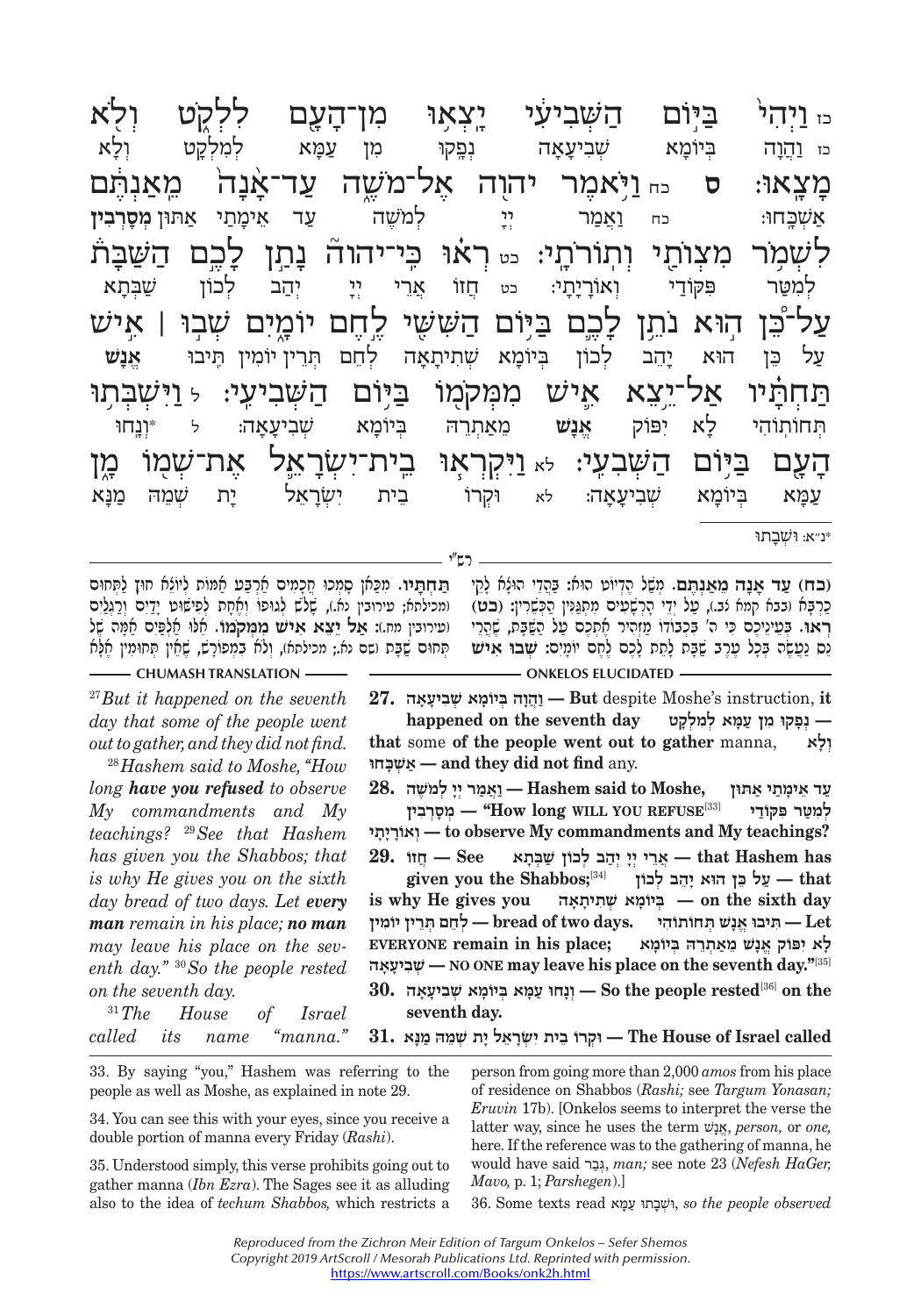זוּא ַ אֲבַר דַּבְר אָבֶן אֶדָּא הַדָּר וְטַעֲמֵהּ בְּאִסְקְרֵיטָןָן בִּדְבָשׁ: לב וַאֲמַר ;<br>וְהוּא כְּבַר וְרַע גִּדָּא חִוָּר וְטַעֲמֵהּ בְּאִסְקְרֵיטָןן בִּדְבָשׁ: לב וַאֲמַר וְהוּא כְּבַרוְרַע גִּדָּא חִוָּר וְטַעֲמֵהּ בְּאִסְקְרֵ**יטָוָן** בִּדְבָשׁ: לב וַאֲמַר<br>*וֹזוֹ*זה זה הדרר א*וֹזו*ר עבה והיה מלא הז<sup>וֹ</sup>וֹמל ממו מֹ ֶ֗שׁה זYה ה דּ
 ב
 ר֙ ֲ אשׁ ִ qר צוּ ֔ D ה יהו ְ ה מ ֤לֹא ה ֨ ֹ עֶמר֙ ִ מֶ֔מּנּוּ י ה די היי ה די המירה למטון ו לראו אח־הלחת א ְל ִמ ְשׁמֶ ר ְ ת לדֹ ֽרֵֹתיכ ְ iם למV ע ִ ן | יְר ֣א ֶ וּ את־הֶ֗ לּ ֶח ֲ ם א ֶ֨שׁר י יידי וואס אחרת באיר היה אחרת מארע מעריו.<br>ארלהי אחרת במדבר בהועיאי אחרת מארע מעריו אַ יִתֶּ אֶבֶל אֶבֶל אֶבֶל אֶבֶל מְאַרְעָא דְמִצְרֵים:<br>אוֹכֵילִית יָתְכוֹן בְּמַדְבְּרָא בְאַפָּקוּתִי יָתְכוֹן מֵאַרְעָא דְמִצְרֵים: י י יווי אל-אָדרו כם ענענם אחס נסניאמי יִ יִּ יִיִּ דִּ יִי וֹיִיִּ זִּ דְּבֶל נִי יִּ דְּבֶל נִי הַמְּן<br>לא וַאֲמַר מֹשֶׁה לְאַהֲרֹן סַב צְלוֹחִית חֲדָא וְהַב תַּמְּן א העומר מי יהום אחו לחוי יהרה למשמרת לדרחירי ַ יְהַ אֶד יִהַ הַלֹּמְטֶרָא הַיְהָ יִהָ יִהַ יְחַבֶּ וֹה לְכַעֵּה הַמִּלֵּ לְמַעֲרָא<br>מְלֵי עֻמְנָא מַנָּא וְ**אַצְנַע** יָחֵהּ קֵדָם יְיָ לְמַטְּרָא לְדָרֵיכוֹן: ְמֵל ֻ י ע ְמר
א מ נּ
 א **ְוא ְ צנ ע** יֵ
 ת ֳ הּ קד ְ ם יי ְ למ ְ טּר ְ א לדֵ
 ריכוֹן:

רש"י

מוֹכִיחָם: לָמָה חֵין חַׂתֶּם עוֹסְקִים בַּפוֹרָה, וְהֵם חוֹמְרִים: נַמִּיחַ<br>מְלַאִכְפֶנוּ וְנַעֲסוֹק בַּפוֹרָה מֵהֵיכָן נִתְפַּרְנֵס, הוֹלִיא לָהֶם לִנְלֶנֶת הַמֶּן,<br>אָמַר לָהֶם "הַדּוֹר אַתֶּה רְאוּ דְּבַר ה'" וירמיה ב, הָרֶס, כְּסַרְגּוּמוֹ: וְהַבַּח אֹתוֹ לִפְגֵי ה׳. לִפְגֵי הָאָרוֹן. וְלֹא נֶאֱמַר<br>מִקְרָא זֶה טַד שֶׁנִבְּנֶה אֹהֶל מוֹטֵד, אֲלָא שֶׁנִכְסֵב כַּאן בִּפְרָשֵׁת הֲמָן:

## **CHUMASH TRANSLATION ONKELOS ELUCIDATED**

*It was like coriander seed, it was white, and it tasted like a wafer fried in honey.* <sup>32</sup> *Moshe said, ''This is the thing that Hashem has commanded: An omer-full of it shall be as a safekeeping for your generations, so that they will see the bread that I fed you in the Wilderness when I took you out of the land of Egypt.''* 33 *Moshe said to Aharon, ''Take one jug and put an omer-full of manna into it; place it before Hashem for a safekeeping for your generations.''*  מִדְבְּרֵי סוֹפְרִים ועירובין מו.; סוטה ל:), וְעִיקָרוֹ שֶׁל מִקְרָא עַל<br>לוֹקְטֵי הַמֶּן נֶאֱמֵר: (לא) וְהוּא בְּדֶרַע גַּד לָבָן. עַשֶׂב שֶׁשְּׁמוֹ<br>אליינדר"א, וְזֵרַט שֶׁלּוֹ טָגוֹל וְאֵינוֹ לָבָן, וְהַמֶּן הָיָה לָבָן, **מִשְׁנָה וחלה א, ד; פסחים לז.), וְהוּא פַּרְגּוּם שֶׁל אָנְקְלוֹס: (<b>לב)**<br>**לְמִשְׁמֵרֵת. לְגִנִיזָה: לְדֹרֹתֵיבֶם. בִּימֵי יִרְמִיָּהוּ, פִשָּׁרֶיָה יִרְמִיָּהוּ** 

 **lt was round like** וְהוּא כִּבַר זְרַע גִּדָּא חִוָּר [t was round like *and* **– יִטֲעֲמֵהּ כִּאִסְקְרֵיטָוַן בִּדְבָשׁ (עֲמֹה כִּאַסְקְרֵיטָן וּ it tasted like WAFERS fried in honey.**[37]

 **This — ''ֵדּ ִ ין פּ ְתָגָּמ ִא דּ י פ ִקּ ְ יד יָי ,said Moshe — וֲאמר מֹ ֶשׁה 32. is the thing that Hashem has commanded: ראָמְ ע י ֻ לֵמ ְ — ְלמ ְטָּר ְא לָדֵריכוֹן [manna the [of** measure **full***-omer* **An — ִמֵנּהּ** shall be set aside **as a safekeeping for your generations, דילִבּ ְ ָי ת ל ְחָמ ִא דּ ֵ י אוֹכ ִיל ָ ית י ְת ְ כוֹן בּמְד ְבָּרא see will they that so — ְדֶּיֱחזוֹן — the bread that I fed you in the Wilderness תכוֹןְ י י ָ קוּתִ פָּאבּ ְ** [38]**''.Egypt of land the of out you took I when — ֵמאְרָע ְא ד ִמ ְצָרִים  ס ְ ב צ ִלוֹחית ,Aharon to said Moshe — וֲאמר מֹ ֶשׁ ְ ה לאֲהרֹן 33. וְהָב תִּמִּן מִלֵי עִמְרָא Take one** earthenware j**ug** 

 $\boldsymbol{\mu}$  **וֹאצנע יִתְהֵּ קָדְם יִי** ; and put an *omer* **full** of manna into it: **— STORE it before Hashem,** near the Aron in the Holy of Holies, [39]**''.generations your for safekeeping a as — ְלמ ְטָּר ְא לָדֵריכוֹן**

*Shabbos;* meaning, they rested for the sake of the mitzvah (*Marpei Lashon;* see *Chelek HaDikduk*).

37. וןיט רֵקְסְ אִ are wafers made from loose batter and fried in honey (*Rashi* here and to *Pesachim* 37a ה"ד והאיסקריטין ;cf. *Radak, Shorashim* צפח' ע ;*Meleches Shlomo, Challah* 1:4; *Marpei Lashon*).

38. Centuries later, when the prophet Yirmiyahu rebuked the Jewish people for not devoting enough time to Torah study, and they retorted that they were busy earning their livelihood, he showed them the jar of manna that had been put away and said, "This is how your ancestors were sustained! Hashem has many ways to provide for those who fear Him" (*Rashi*). Miraculously, the manna that was put away for safekeeping never spoiled (*Ibn Ezra*).

39. Moshe said this to Aharon after the Mishkan was